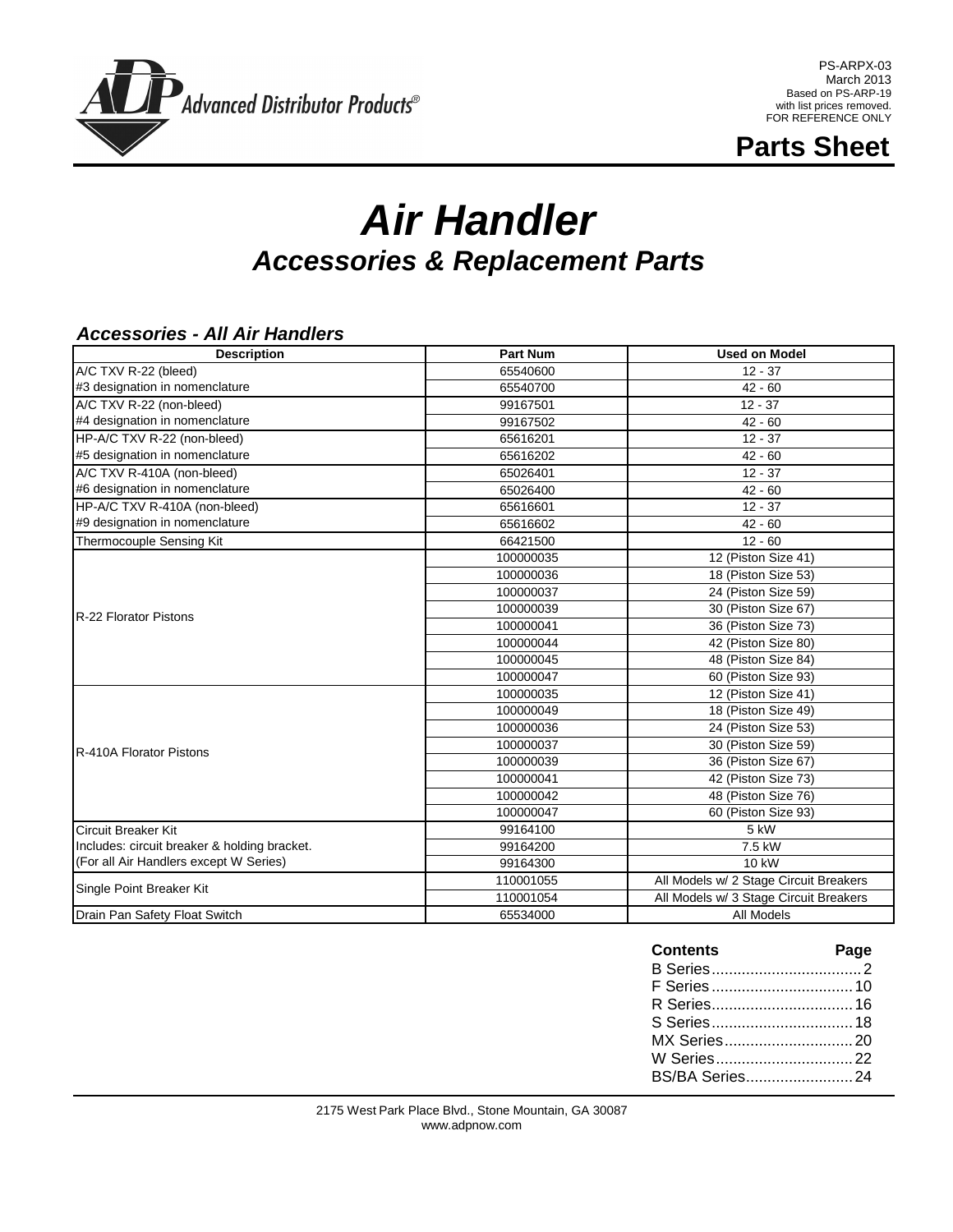#### *Accessories*

| <b>Description</b>                                            | <b>Part Num</b>            | <b>Used on Model</b> |                        |  |
|---------------------------------------------------------------|----------------------------|----------------------|------------------------|--|
| Horizontal Drain Pan Kit (w/ instructions & screws)           |                            | 99167700             | 12, 18, 24, 25, 30, 36 |  |
|                                                               |                            | 99167800             | 31, 37, 42, 48, 60     |  |
| Side Return Air Filter Rack                                   | 14" X 20" X 1"             | 99167900             | 12, 18, 24             |  |
| Filter supplied with air handler will fit filter rack         | 16" X 20" X 1"             | 99168000             | 25, 30, 31, 36         |  |
|                                                               | 2.5 kW w/Terminal Block    | 65500925             | 12, 18, 24, 25, 30, 36 |  |
|                                                               | 5 kW w/Pigtail ends        | 65500901             | 12, 18, 24, 25, 30, 36 |  |
|                                                               | 5 kW w/Terminal Block      | 65500902             | 12, 18, 24, 25, 30, 36 |  |
|                                                               |                            | 65501002             | 31, 37, 42, 48, 60     |  |
|                                                               | 5 kW w/Circuit Breaker     | 65500903             | 12, 18, 24, 25, 30, 36 |  |
|                                                               | 7.5 kW w/Terminal Block    | 65500905             | 18, 24, 25, 30, 36     |  |
| <b>Electric Heat Kit</b>                                      |                            | 65501004             | 31, 37, 42, 48         |  |
| (for 208/240 V units only)                                    | 10 kW w/Terminal Block     | 65500906             | 18, 24, 25, 30, 36     |  |
|                                                               |                            | 65501006             | 31, 37, 42, 48, 60     |  |
| Includes: Heating element(s), thermal limit(s),               | 10 kW w/Circuit Breaker    | 65500907             | 18, 24, 25, 30, 36     |  |
| sequencer(s), mounting plate, & connection as                 | 12.5 kW w/Circuit Breaker  | 65500908             | 24, 25, 30, 36         |  |
| described at right.                                           |                            | 65501008             | 31, 37, 42, 48, 60     |  |
|                                                               | 15 kW w/Circuit Breaker    | 65500909             | 25, 30, 36             |  |
|                                                               |                            | 65501009             | 31, 37, 42, 48, 60     |  |
|                                                               | 17.5 kW w/Circuit Breaker  | 65500910             | 30, 31, 36             |  |
|                                                               | 20 kW w/Circuit Breaker    | 65500911             | 36                     |  |
|                                                               |                            | 65501011             | 37, 42, 48, 60         |  |
|                                                               | 25 kW w/Circuit Breaker    | 65501013             | 48,60                  |  |
|                                                               | Coil ASM, 2 - Row          | 65614153             | 12, 18, 24             |  |
| Water Heat Kit                                                | Coil ASM, 3 - Row          | 65614156             |                        |  |
| (120 V, 208/220/240 V)                                        | Coil ASM, 2 - Row          | 65614159             | 25, 30, 36             |  |
| (Serial #s after 7108D13713)                                  | Coil ASM, 3 - Row          | 65614162             |                        |  |
|                                                               | Coil ASM, 3 - Row          | 65614165             | 31, 37, 42, 48         |  |
| w/o Pump & Valve Assembly                                     | Coil ASM, 4 - Row          | 65614168             |                        |  |
|                                                               | Coil ASM, 3 - Row          | 65614171             | 60                     |  |
|                                                               | Coil ASM, 4 - Row          | 65614174             |                        |  |
|                                                               | Coil ASM, 2 - Row, w/ Pump | 65614151             | 12, 18, 24             |  |
| Water Heat Kit                                                | Coil ASM, 3 - Row, w/ Pump | 65614154             |                        |  |
| (120 V)                                                       | Coil ASM, 2 - Row, w/ Pump | 65614157             | 25, 30, 36             |  |
| (Serial #s after 7108D13713)                                  | Coil ASM, 3 - Row, w/ Pump | 65614160             |                        |  |
|                                                               | Coil ASM, 3 - Row, w/ Pump | 65614163             | 31, 37, 42, 48         |  |
| w/ Pump & Valve Assembly<br>(valve is integral with the pump) | Coil ASM, 4 - Row, w/ Pump | 65614166             |                        |  |
|                                                               | Coil ASM, 3 - Row, w/ Pump | 65614169             | 60                     |  |
|                                                               | Coil ASM, 4 - Row, w/ Pump | 65614172             |                        |  |
|                                                               | Coil ASM, 2 - Row, w/ Pump | 65614152             | $12 - 24$              |  |
| Water Heat Kit                                                | Coil ASM, 3 - Row, w/ Pump | 65614155             |                        |  |
| (208/220/240 V)                                               | Coil ASM, 2 - Row, w/ Pump | 65614158             | 25, 30, 36             |  |
| (Serial #s after 7108D13713)                                  | Coil ASM, 3 - Row, w/ Pump | 65614161             |                        |  |
| w/ Pump & Valve Assembly                                      | Coil ASM, 3 - Row, w/ Pump | 65614164             | 31, 37, 42, 48         |  |
| (valve is integral with the pump)                             | Coil ASM, 4 - Row, w/ Pump | 65614167             |                        |  |
|                                                               | Coil ASM, 3 - Row, w/ Pump | 65614170             | 60                     |  |
|                                                               | Coil ASM, 4 - Row, w/ Pump | 65614173             |                        |  |
| Aquastat Kit (w/ instructions)                                |                            | 99164060             | All Hot Water models   |  |
| Field Installed Purge Valve for hot water coil                |                            | 76700773             | $12 - 30, 36$          |  |
|                                                               | 76700774                   | 31, 37, 42, 48, 60   |                        |  |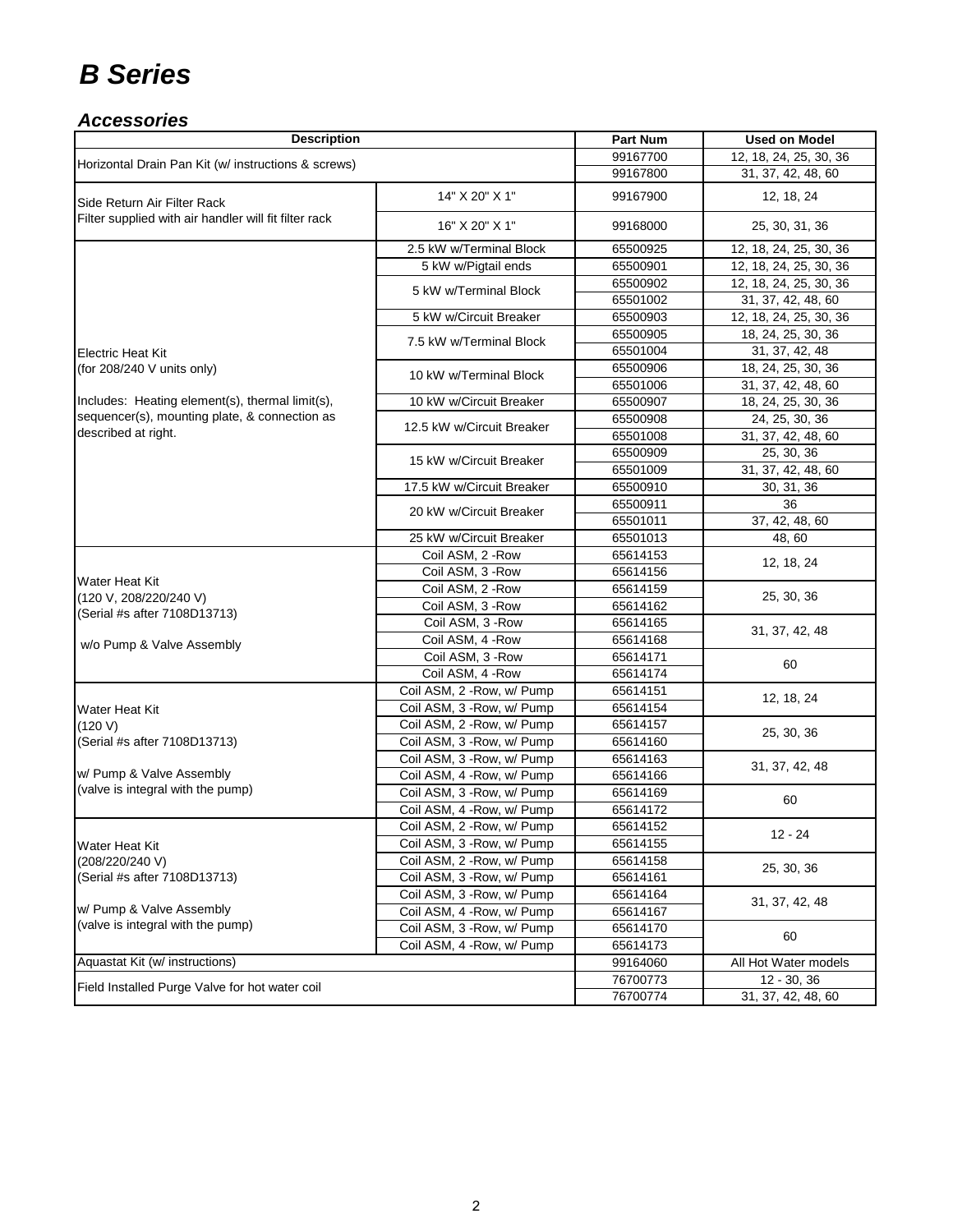#### *Coils & Drain Pans*

| <b>Description</b>   | <b>Part Num</b> | Before Ser #            | 7108D13713         | Used on        |
|----------------------|-----------------|-------------------------|--------------------|----------------|
|                      |                 | 7108D13713              | and After          | <b>Model</b>   |
|                      | 76769200        | X                       | X                  | 12-30, 36      |
| Vertical Drain Pan   | 76733500        | X                       | X                  | 31, 37, 42, 48 |
|                      | 76733600        | X                       | X                  | 49,60          |
| Horizontal Drain Pan | 76758200        | X                       | X                  | 12-30, 36      |
|                      | 76786900        | X                       | X                  | $31, 37 - 60$  |
| A1 Slant Coil        | 99192301        | X                       | -−                 |                |
|                      | 76700675        | --                      | X                  |                |
| A2 Slant Coil        | 99192302        | X                       | --                 |                |
|                      | 76700676        | --                      | X                  |                |
| A3 Slant Coil        | 99192303        | X                       | --                 |                |
|                      | 76700677        | --                      | X                  |                |
| A4 Slant Coil        | 99192304        | $\pmb{\mathsf{X}}$      | --                 |                |
|                      | 76700678        | --                      | X                  | 12, 18, 24     |
| A5 Slant Coil        | 99192401        | X                       |                    |                |
|                      | 76700679        | --                      | $\pmb{\mathsf{X}}$ |                |
| A6 Slant Coil        | 99192402        | X                       | --                 |                |
|                      | 76700680        | --                      | X                  |                |
| A7 Slant Coil        | 99192403        | X                       | --                 |                |
|                      | 76700681        | --                      | X                  |                |
| A8 Slant Coil        | 99192404        | X                       | --                 |                |
|                      | 76700682        | --                      | X                  |                |
| A9 Slant Coil        | 99192501        | X                       | -−                 |                |
|                      | 76700683        | --                      | X                  |                |
| <b>B1 Slant Coil</b> | 99192502        | X                       | --                 |                |
|                      | 76700684        | --                      | X                  |                |
| <b>B2 Slant Coil</b> | 99192503        | $\overline{\mathbf{x}}$ | н.                 |                |
|                      | 76700685        | --                      | X                  |                |
| <b>B3 Slant Coil</b> | 99192504        | X                       | --                 |                |
|                      | 76700686        | --                      | X                  | 25, 30, 36     |
| <b>B4 Slant Coil</b> | 99192601        | X                       | --                 |                |
|                      | 76700687        | --                      | X                  |                |
| <b>B5 Slant Coil</b> | 99192602        | X                       | --                 |                |
|                      | 76700688        | --                      | X                  |                |
| <b>B6 Slant Coil</b> | 99192603        | $\overline{\mathbf{x}}$ | --                 |                |
|                      | 76700689        | --                      | X                  |                |
| <b>B7 Slant Coil</b> | 99192604        | X                       | --                 |                |
|                      | 76700690        | --                      | X                  |                |
| <b>B8 A Coil</b>     | 99192701        | X                       | --                 |                |
|                      | 76700691        | --                      | X                  | 31, 37, 42, 48 |
| <b>B9 A Coil</b>     | 99192702        | X                       | ш.                 |                |
|                      | 76700692        | --                      | $\pmb{\mathsf{X}}$ |                |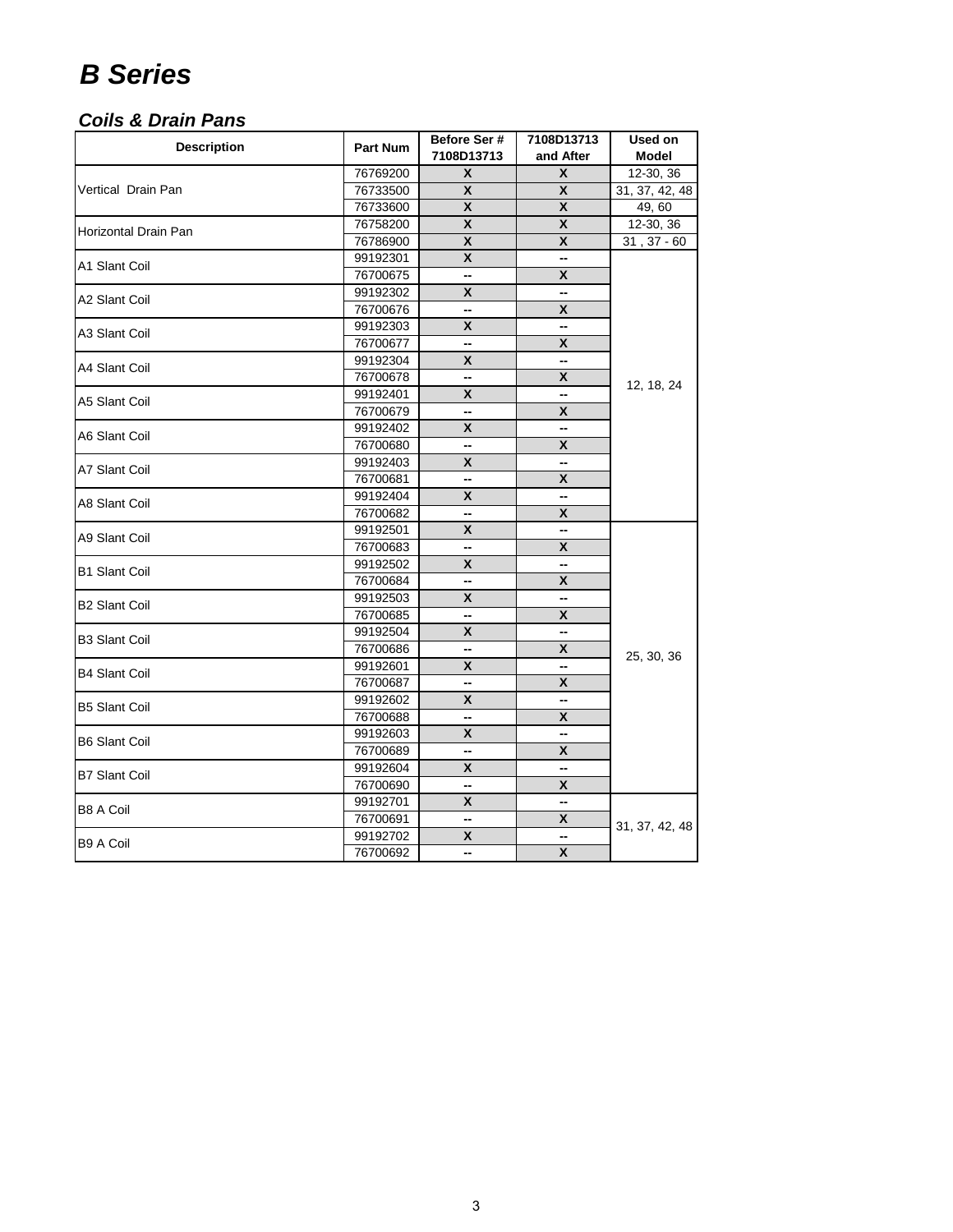#### *Coils & Drain Pans*

| 7108D13713<br>and After<br><b>Model</b><br>99192703<br>X<br>C1 A Coil<br>31, 37, 42, 48<br>X<br>76700693<br>--<br>X<br>99192801<br>31, 37, 42, 48<br>X<br>76700694<br>--<br>C <sub>2</sub> A Coil<br>X<br>99192802<br>⊷<br>60<br>X<br>76700695<br>−<br>X<br>99192803<br>--<br>31, 37, 42, 48<br>76700696<br>X<br>--<br>C3 A Coil<br>X<br>99192804<br>--<br>60<br>76700697<br>X<br>--<br>X<br>99192805<br>--<br>31, 37, 42, 48<br>76700698<br>X<br>⊷<br>C4 A Coil<br>X<br>99192806<br>--<br>60<br>X<br>76700699<br>--<br>X<br>99192901<br>31, 37, 42, 48<br>X<br>76700701<br>--<br>C5 A Coil<br>X<br>99192902<br>--<br>60<br>X<br>76700702<br>--<br>$\boldsymbol{x}$<br>99192903<br>⊷<br>31, 37, 42, 48<br>76700703<br>X<br>--<br>C6 A Coil<br>$\mathsf{x}$<br>99192904<br>--<br>60<br>X<br>76700704<br>--<br>$\pmb{\mathsf{x}}$<br>99192905<br>-−<br>31, 37, 42, 48<br>X<br>76700705<br>--<br>C7 A Coil<br>X<br>99192906<br>--<br>60<br>X<br>76700706<br>--<br>X<br>49,60<br>99193001<br>--<br>C8 A Coil<br>X<br>60<br>76700707<br>-- | <b>Description</b> | <b>Part Num</b> | Before Ser# | 7108D13713 | Used on |  |
|---------------------------------------------------------------------------------------------------------------------------------------------------------------------------------------------------------------------------------------------------------------------------------------------------------------------------------------------------------------------------------------------------------------------------------------------------------------------------------------------------------------------------------------------------------------------------------------------------------------------------------------------------------------------------------------------------------------------------------------------------------------------------------------------------------------------------------------------------------------------------------------------------------------------------------------------------------------------------------------------------------------------------------------|--------------------|-----------------|-------------|------------|---------|--|
|                                                                                                                                                                                                                                                                                                                                                                                                                                                                                                                                                                                                                                                                                                                                                                                                                                                                                                                                                                                                                                       |                    |                 |             |            |         |  |
|                                                                                                                                                                                                                                                                                                                                                                                                                                                                                                                                                                                                                                                                                                                                                                                                                                                                                                                                                                                                                                       |                    |                 |             |            |         |  |
|                                                                                                                                                                                                                                                                                                                                                                                                                                                                                                                                                                                                                                                                                                                                                                                                                                                                                                                                                                                                                                       |                    |                 |             |            |         |  |
|                                                                                                                                                                                                                                                                                                                                                                                                                                                                                                                                                                                                                                                                                                                                                                                                                                                                                                                                                                                                                                       |                    |                 |             |            |         |  |
|                                                                                                                                                                                                                                                                                                                                                                                                                                                                                                                                                                                                                                                                                                                                                                                                                                                                                                                                                                                                                                       |                    |                 |             |            |         |  |
|                                                                                                                                                                                                                                                                                                                                                                                                                                                                                                                                                                                                                                                                                                                                                                                                                                                                                                                                                                                                                                       |                    |                 |             |            |         |  |
|                                                                                                                                                                                                                                                                                                                                                                                                                                                                                                                                                                                                                                                                                                                                                                                                                                                                                                                                                                                                                                       |                    |                 |             |            |         |  |
|                                                                                                                                                                                                                                                                                                                                                                                                                                                                                                                                                                                                                                                                                                                                                                                                                                                                                                                                                                                                                                       |                    |                 |             |            |         |  |
|                                                                                                                                                                                                                                                                                                                                                                                                                                                                                                                                                                                                                                                                                                                                                                                                                                                                                                                                                                                                                                       |                    |                 |             |            |         |  |
|                                                                                                                                                                                                                                                                                                                                                                                                                                                                                                                                                                                                                                                                                                                                                                                                                                                                                                                                                                                                                                       |                    |                 |             |            |         |  |
|                                                                                                                                                                                                                                                                                                                                                                                                                                                                                                                                                                                                                                                                                                                                                                                                                                                                                                                                                                                                                                       |                    |                 |             |            |         |  |
|                                                                                                                                                                                                                                                                                                                                                                                                                                                                                                                                                                                                                                                                                                                                                                                                                                                                                                                                                                                                                                       |                    |                 |             |            |         |  |
|                                                                                                                                                                                                                                                                                                                                                                                                                                                                                                                                                                                                                                                                                                                                                                                                                                                                                                                                                                                                                                       |                    |                 |             |            |         |  |
|                                                                                                                                                                                                                                                                                                                                                                                                                                                                                                                                                                                                                                                                                                                                                                                                                                                                                                                                                                                                                                       |                    |                 |             |            |         |  |
|                                                                                                                                                                                                                                                                                                                                                                                                                                                                                                                                                                                                                                                                                                                                                                                                                                                                                                                                                                                                                                       |                    |                 |             |            |         |  |
|                                                                                                                                                                                                                                                                                                                                                                                                                                                                                                                                                                                                                                                                                                                                                                                                                                                                                                                                                                                                                                       |                    |                 |             |            |         |  |
|                                                                                                                                                                                                                                                                                                                                                                                                                                                                                                                                                                                                                                                                                                                                                                                                                                                                                                                                                                                                                                       |                    |                 |             |            |         |  |
|                                                                                                                                                                                                                                                                                                                                                                                                                                                                                                                                                                                                                                                                                                                                                                                                                                                                                                                                                                                                                                       |                    |                 |             |            |         |  |
|                                                                                                                                                                                                                                                                                                                                                                                                                                                                                                                                                                                                                                                                                                                                                                                                                                                                                                                                                                                                                                       |                    |                 |             |            |         |  |
|                                                                                                                                                                                                                                                                                                                                                                                                                                                                                                                                                                                                                                                                                                                                                                                                                                                                                                                                                                                                                                       |                    |                 |             |            |         |  |
|                                                                                                                                                                                                                                                                                                                                                                                                                                                                                                                                                                                                                                                                                                                                                                                                                                                                                                                                                                                                                                       |                    |                 |             |            |         |  |
|                                                                                                                                                                                                                                                                                                                                                                                                                                                                                                                                                                                                                                                                                                                                                                                                                                                                                                                                                                                                                                       |                    |                 |             |            |         |  |
|                                                                                                                                                                                                                                                                                                                                                                                                                                                                                                                                                                                                                                                                                                                                                                                                                                                                                                                                                                                                                                       |                    |                 |             |            |         |  |
|                                                                                                                                                                                                                                                                                                                                                                                                                                                                                                                                                                                                                                                                                                                                                                                                                                                                                                                                                                                                                                       |                    |                 |             |            |         |  |
|                                                                                                                                                                                                                                                                                                                                                                                                                                                                                                                                                                                                                                                                                                                                                                                                                                                                                                                                                                                                                                       |                    |                 |             |            |         |  |
|                                                                                                                                                                                                                                                                                                                                                                                                                                                                                                                                                                                                                                                                                                                                                                                                                                                                                                                                                                                                                                       |                    |                 |             |            |         |  |
|                                                                                                                                                                                                                                                                                                                                                                                                                                                                                                                                                                                                                                                                                                                                                                                                                                                                                                                                                                                                                                       |                    |                 |             |            |         |  |
|                                                                                                                                                                                                                                                                                                                                                                                                                                                                                                                                                                                                                                                                                                                                                                                                                                                                                                                                                                                                                                       |                    |                 |             |            |         |  |
|                                                                                                                                                                                                                                                                                                                                                                                                                                                                                                                                                                                                                                                                                                                                                                                                                                                                                                                                                                                                                                       |                    |                 |             |            |         |  |
|                                                                                                                                                                                                                                                                                                                                                                                                                                                                                                                                                                                                                                                                                                                                                                                                                                                                                                                                                                                                                                       |                    | 99193002        | X           | --         | 49,60   |  |
| C9 A Coil<br>X<br>76700708<br>60<br>--                                                                                                                                                                                                                                                                                                                                                                                                                                                                                                                                                                                                                                                                                                                                                                                                                                                                                                                                                                                                |                    |                 |             |            |         |  |
| X<br>49,60<br>99193003<br>−−                                                                                                                                                                                                                                                                                                                                                                                                                                                                                                                                                                                                                                                                                                                                                                                                                                                                                                                                                                                                          |                    |                 |             |            |         |  |
| D1 A Coil<br>X<br>76700709<br>60<br>--                                                                                                                                                                                                                                                                                                                                                                                                                                                                                                                                                                                                                                                                                                                                                                                                                                                                                                                                                                                                |                    |                 |             |            |         |  |
| W2 Replacement Coil<br>X<br>12, 18, 24<br>76700788<br>--                                                                                                                                                                                                                                                                                                                                                                                                                                                                                                                                                                                                                                                                                                                                                                                                                                                                                                                                                                              |                    |                 |             |            |         |  |
| W4 Replacement Coil<br>X<br>76700789<br>25, 30, 36<br>−−                                                                                                                                                                                                                                                                                                                                                                                                                                                                                                                                                                                                                                                                                                                                                                                                                                                                                                                                                                              |                    |                 |             |            |         |  |
| W6 Replacement Coil<br>X<br>76797100<br>60<br>--                                                                                                                                                                                                                                                                                                                                                                                                                                                                                                                                                                                                                                                                                                                                                                                                                                                                                                                                                                                      |                    |                 |             |            |         |  |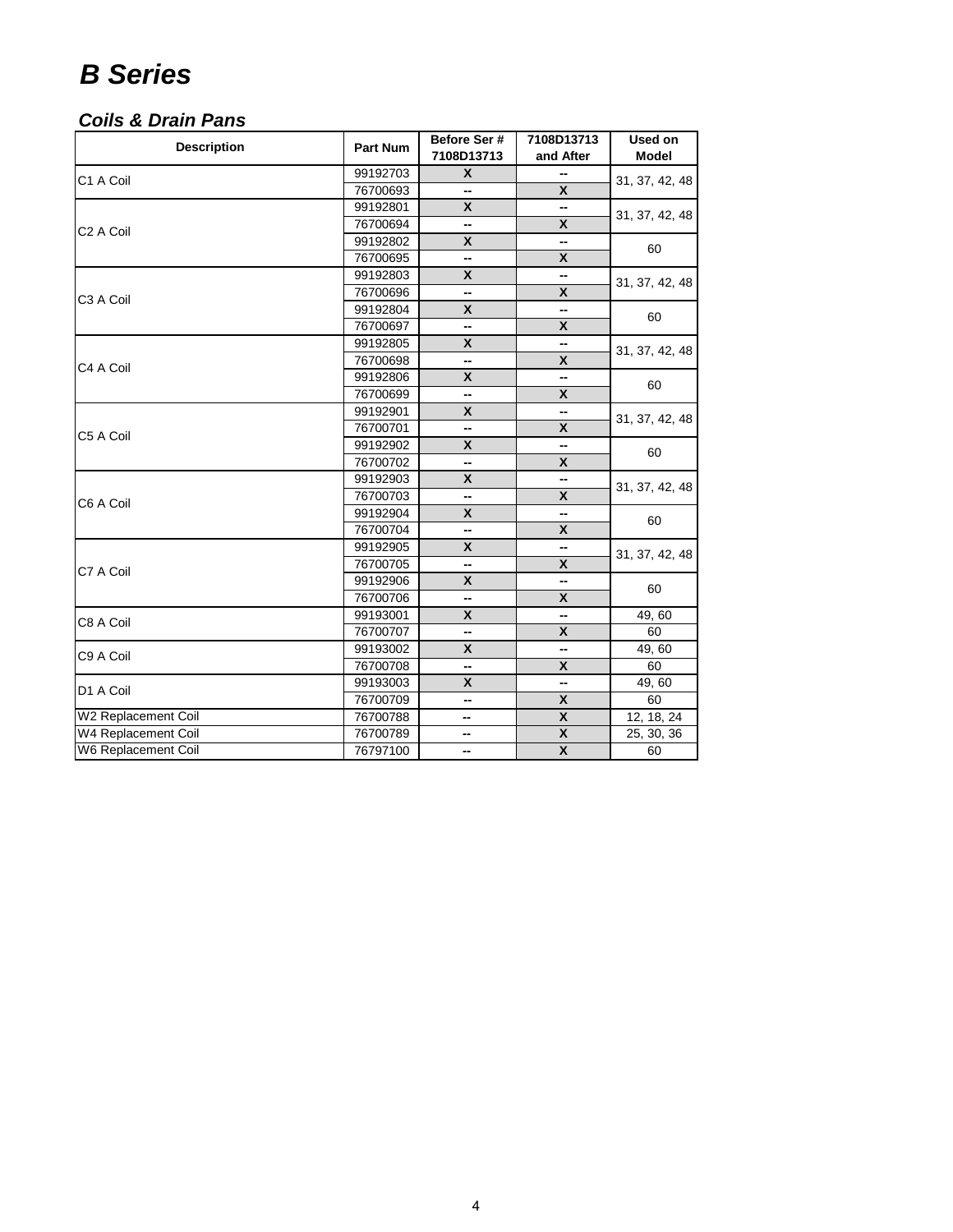#### *Replacement Hot Water Coils & Pumps*

| <b>Description</b>                           |                  | <b>Part Num</b> | Before Ser#<br>7108D13713 | 7108D13713<br>and After | Used on<br>Model |  |
|----------------------------------------------|------------------|-----------------|---------------------------|-------------------------|------------------|--|
|                                              | Coil ASM, 2 row, | 65614103        | $\mathsf{x}$              |                         | 12, 18, 24       |  |
|                                              | No Pump          | 76700737        | -−                        | X                       |                  |  |
|                                              | Coil ASM, 3 row, | 65614106        | X                         | --                      | 12, 18, 24       |  |
|                                              | No Pump          | 76700738        | --                        | X                       |                  |  |
|                                              | Coi ASM, 2 row,  | 65614109        | X                         | --                      | 25, 30, 36       |  |
|                                              | No Pump          | 76700739        | --                        | X                       |                  |  |
| Water Heat Kit                               | Coil ASM, 3 row, | 65614112        | $\mathbf{x}$              | --                      |                  |  |
| Replacement Coil                             | No Pump          | 76700740        | --                        | $\mathsf{x}$            | 25, 30, 36       |  |
| (Without pump and valve                      | Coil ASM, 3 row, | 65614115        | X                         | --                      |                  |  |
| assembly)                                    | No Pump          | 76700741        | --                        | $\mathsf{x}$            | 31, 37, 42, 48   |  |
|                                              | Coil ASM, 4 row, | 65614118        | $\boldsymbol{x}$          | --                      |                  |  |
|                                              | No Pump          | 76700742        | --                        | X                       | 31, 37, 42, 48   |  |
|                                              | Coil ASM, 3 row, | 65614121        | $\mathsf{x}$              | --                      |                  |  |
|                                              | No Pump          | 76700743        | --                        | X                       | 49,60            |  |
|                                              | Coil ASM, 4 row, | 65614124        | X                         | --                      |                  |  |
|                                              | No Pump          | 76700744        | --                        | X                       | 60               |  |
|                                              | 2 row (120 V)    | 65614102        | X                         | --                      |                  |  |
|                                              | 2 row (240 V)    | 65614101        | X                         | --                      | 18, 24           |  |
|                                              | 3 row (120 V)    | 65614105        | X                         | -−                      |                  |  |
|                                              | 3 row (240 V)    | 65614104        | X                         | --                      |                  |  |
| Water Heat Kit<br><b>Replacement Coil</b>    | 2 row (120 V)    | 65614108        | X                         | --                      |                  |  |
| (With pump and valve                         | 2 row (240 V)    | 65614107        | $\pmb{\mathsf{x}}$        | --                      | 25, 30, 36       |  |
| assembly 120v or 240v)                       | 3 row (120 V)    | 65614111        | X                         | -−                      |                  |  |
|                                              | 3 row (240 V)    | 65614110        | $\pmb{\mathsf{x}}$        | --                      |                  |  |
| Note: Water coil kits are                    | 3 row (120 V)    | 65614114        | $\pmb{\mathsf{x}}$        | --                      |                  |  |
| suitable for use with no                     | 3 row (240 V)    | 65614113        | X                         | --                      |                  |  |
| heat models, shipped after                   | 4 row (120 V)    | 65614117        | $\pmb{\mathsf{x}}$        | --                      | 31, 37, 42, 48   |  |
| April 1st 2002, date code<br>6002D or later. | 4 row (240 V)    | 65614116        | X                         | --                      |                  |  |
|                                              | 3 row (120 V)    | 65614120        | $\pmb{\mathsf{X}}$        | -−                      |                  |  |
|                                              | 3 row (240 V)    | 65614119        | $\mathbf{x}$              | --                      |                  |  |
|                                              | 4 row (120 V)    | 65614123        | $\boldsymbol{x}$          | --                      | 49,60            |  |
|                                              | 4 row (240 V)    | 65614122        | X                         | --                      |                  |  |
|                                              | 120 V            | 76787200        | $\overline{\mathbf{X}}$   | --                      |                  |  |
| Pump - with internal check                   |                  | 76700746        | --                        | X                       | All Models       |  |
| valve                                        | 208-240 V        | 76787100        | X                         | --                      |                  |  |
|                                              |                  | 76700745        | --                        | $\mathsf{x}$            |                  |  |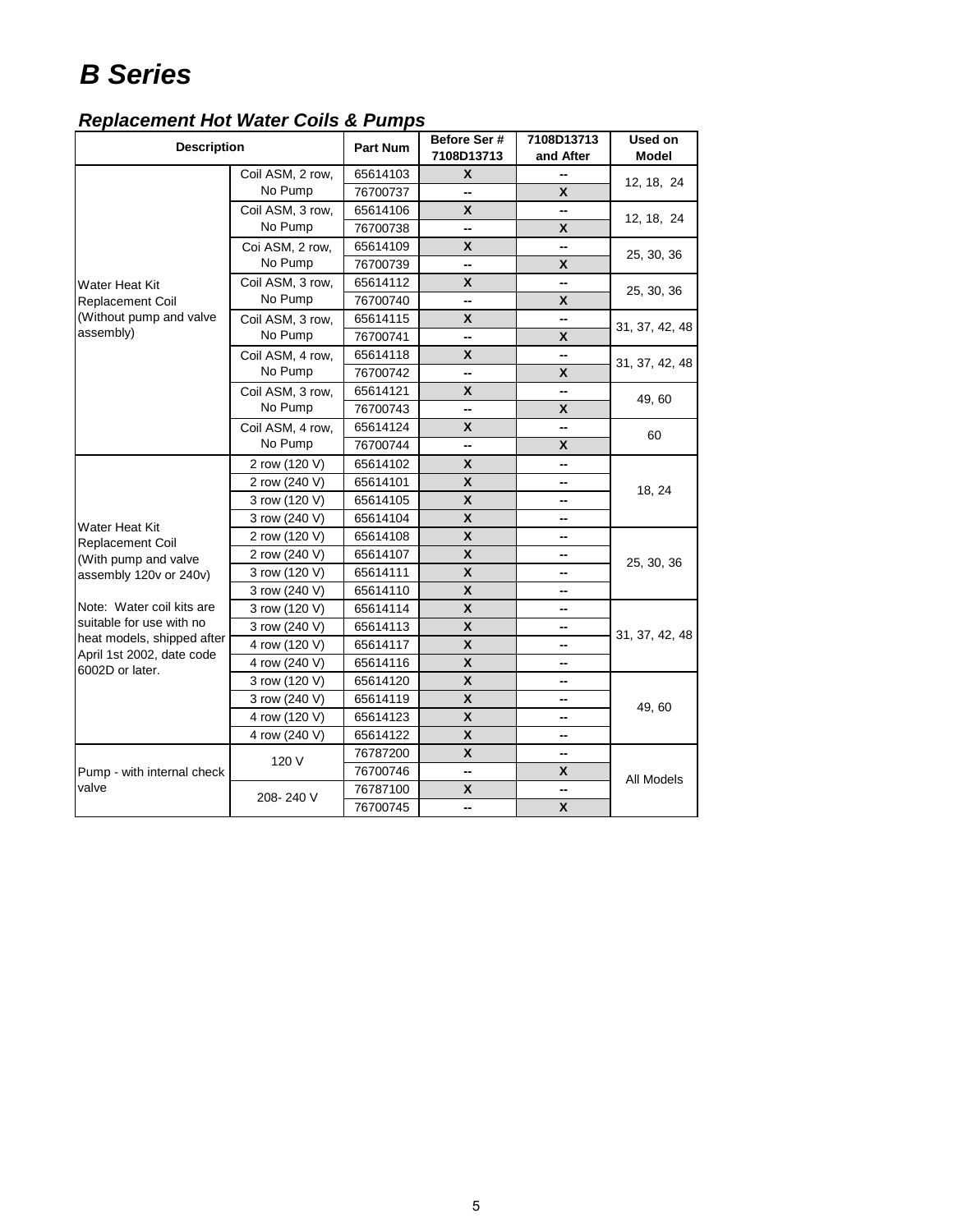### **Cabinet Assembly Parts**

| <b>Description</b>      | <b>Part Num</b> | Before Ser #<br>6002D | After 6002D<br>and Before<br>7108D13713 | 7108D13713<br>and After | <b>Used on Model</b> |
|-------------------------|-----------------|-----------------------|-----------------------------------------|-------------------------|----------------------|
|                         | 76763600        | $\mathsf{x}$          | --                                      | -−                      |                      |
|                         | 76781800        | --                    | $\boldsymbol{x}$                        | --                      | 18, 24               |
|                         | 76700710        | −                     | −                                       | X                       |                      |
|                         | 76765000        | $\mathsf{x}$          | --                                      | --                      |                      |
|                         | 76781900        | --                    | X                                       | --                      | 25, 30, 36           |
| <b>Blower Panel</b>     | 76700711        | --                    | --                                      | X                       |                      |
|                         | 76766100        | $\pmb{\mathsf{x}}$    | −                                       | --                      |                      |
|                         | 76782000        | --                    | $\pmb{\mathsf{X}}$                      | --                      | 31, 37, 42, 48       |
|                         | 76700712        | --                    | --                                      | X                       |                      |
|                         | 76767200        | $\mathbf{x}$          | --                                      | --                      |                      |
|                         | 76782100        | --                    | $\pmb{\mathsf{X}}$                      | --                      | 49,60                |
|                         | 76700713        | --                    | −                                       | X                       | 60                   |
|                         | 76763700        | $\mathsf{x}$          | --                                      | --                      |                      |
|                         | 76782200        | --                    | $\pmb{\mathsf{X}}$                      | --                      | 18, 24               |
|                         | 76700714        | --                    | --                                      | X                       |                      |
|                         | 76765100        | X                     | --                                      | --                      |                      |
|                         | 76765100        | −                     | X                                       | --                      | 25, 30, 36           |
| <b>Connection Panel</b> | 76700715        | −                     | --                                      | X                       |                      |
|                         | 76766200        | X                     | --                                      | −−                      |                      |
|                         | 76766200        | --                    | $\pmb{\mathsf{x}}$                      | --                      | 31, 37, 42, 48       |
|                         | 76700716        | --                    | --                                      | X                       |                      |
|                         | 76767300        | $\pmb{\mathsf{X}}$    | --                                      | −−                      | 49,60                |
|                         | 76767300        | --                    | X                                       | -−                      |                      |
|                         | 76700717        | --                    | --                                      | $\pmb{\mathsf{X}}$      | 60                   |
|                         | 76764400        | $\mathsf{x}$          | --                                      | --                      |                      |
|                         | 76783300        | --                    | $\pmb{\mathsf{x}}$                      | --                      | 18, 24               |
|                         | 76700718        | --                    | --                                      | X                       |                      |
|                         | 76765800        | X                     | --                                      | --                      |                      |
|                         | 76783400        | --                    | X                                       | --                      | 25, 30, 36           |
| <b>Filter Cover</b>     | 76700719        | --                    | --                                      | X                       |                      |
|                         | 76768100        | $\pmb{\mathsf{X}}$    | --                                      | --                      |                      |
|                         | 76783500        | −                     | X                                       | −−                      | 31, 37, 42, 48       |
|                         | 76700720        | --                    | --                                      | $\mathsf{x}$            |                      |
|                         | 76767800        | X                     | --                                      | --                      |                      |
|                         | 76783600        | --                    | $\pmb{\mathsf{X}}$                      | --                      | 49,60                |
|                         | 76700721        | --                    | --                                      | $\pmb{\mathsf{X}}$      | 60                   |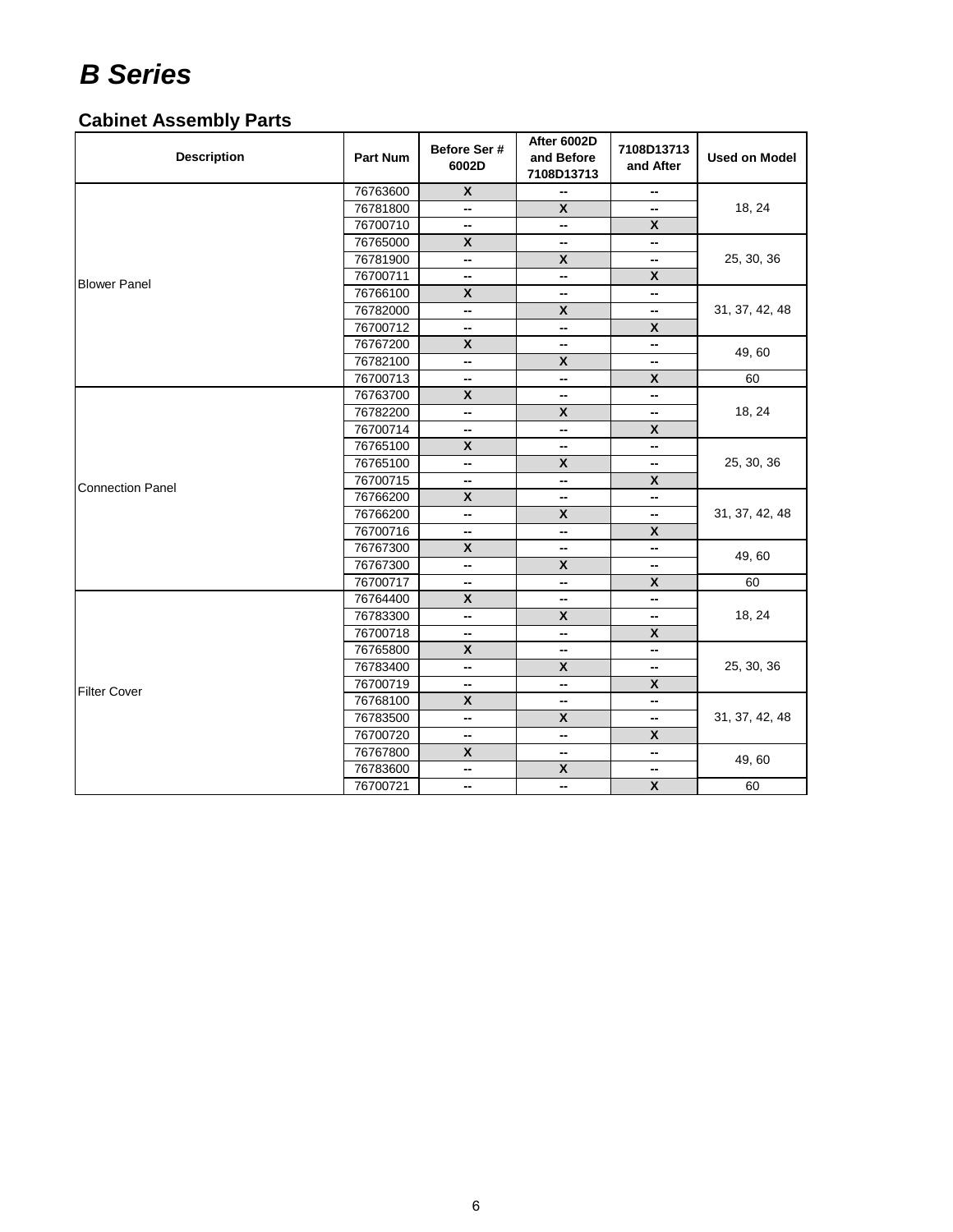#### **Blower Motors**

| <b>Description</b>              |          | <b>Part Num</b> | Before Ser #<br>7112B17070 | 7112B17070<br>and After   | Used on<br>Model | <b>Voltage Code</b><br>(from<br>nomenclature) |
|---------------------------------|----------|-----------------|----------------------------|---------------------------|------------------|-----------------------------------------------|
|                                 |          | 76700664        | $\overline{\mathbf{x}}$    | --                        | 12, 18           |                                               |
|                                 | $1/3$ HP | 76700665        | $\mathbf{x}$               |                           | 24               |                                               |
| 208/240 V, 60 HZ                |          | 76700666        | $\mathbf{x}$               | --                        | 25, 30           |                                               |
| (3-speed)                       |          | 76700667        | $\mathbf{x}$               | --                        | 31, 36, 37       | 1 or 2                                        |
|                                 | $1/2$ HP | 76700668        | $\boldsymbol{\mathsf{x}}$  | --                        | 42               |                                               |
|                                 | $3/4$ HP | 76700669        | $\mathbf{x}$               | -−                        | 48               |                                               |
|                                 |          | 76700670        | $\mathbf{x}$               | -−                        | 60               |                                               |
|                                 |          | 76700665        | -−                         | $\mathsf{x}$              | 12, 18, 24       |                                               |
|                                 | $1/3$ HP | 76700995        | -−                         | $\boldsymbol{\mathsf{x}}$ | 25, 30           |                                               |
| 208/240 V, 60 HZ<br>$(3-speed)$ |          | 76700667        | --                         | $\boldsymbol{\mathsf{x}}$ | 31, 36           | 1 or 2                                        |
|                                 |          | 76700997        | −−                         | $\pmb{\chi}$              | 37, 42           |                                               |
|                                 | $1/2$ HP | 76700545        | --                         | $\overline{\mathbf{x}}$   | 48,60            |                                               |
|                                 |          | 76700671        | $\mathsf{x}$               | $\pmb{\mathsf{X}}$        | 12, 18           |                                               |
|                                 | $1/3$ HP | 76700672        | $\pmb{\mathsf{X}}$         | $\boldsymbol{x}$          | 24               |                                               |
|                                 |          | 76700650        | $\mathbf{x}$               | $\mathsf{x}$              | 25, 30, 31       |                                               |
| 120 V, 60 HZ<br>$(3-speed)$     |          | 76700673        | $\pmb{\mathsf{X}}$         | $\pmb{\chi}$              | 36, 37           | 3 or 4                                        |
|                                 | $1/2$ HP | 76700651        | $\pmb{\mathsf{X}}$         | $\pmb{\chi}$              | 42               |                                               |
|                                 | 3/4 HP   | 76700652        | $\mathsf{x}$               | $\mathsf{x}$              | 48               |                                               |
|                                 |          | 76700653        | X                          | X                         | 60               |                                               |
| 220 V, 50 HZ                    | $1/3$ HP | 76700665        | X                          | --                        | 24               |                                               |
| (3-speed)                       | $1/2$ HP | 76700668        | $\pmb{\mathsf{x}}$         | -−                        | 36               | 5                                             |
|                                 | $3/4$ HP | 76700670        | $\boldsymbol{x}$           | -−                        | 37, 48, 60       |                                               |
|                                 |          | 76700665        | --                         | $\mathsf{x}$              | 18, 24           |                                               |
| 220 V, 50 HZ                    | $1/3$ HP | 76700995        | --                         | $\pmb{\mathsf{X}}$        | 25, 30           |                                               |
| $(3-speed)$                     |          | 76700667        | --                         | $\mathsf{x}$              | 31, 36           | 5                                             |
|                                 |          | 76700997        | --                         | $\pmb{\mathsf{X}}$        | 37, 42           |                                               |
|                                 | $1/2$ HP | 76700545        | --                         | $\mathsf{x}$              | 48,60            |                                               |
|                                 | $1/3$ HP | 76700666        | X                          | $\pmb{\chi}$              | 24               |                                               |
| 208/240 V, 50/60 HZ             |          | 76700667        | $\pmb{\mathsf{X}}$         | $\boldsymbol{x}$          | 30               | $\overline{7}$                                |
| $(3-speed)$                     | $1/2$ HP | 76700668        | $\pmb{\mathsf{X}}$         | $\boldsymbol{x}$          | 36               |                                               |
|                                 |          | 76700545        | $\mathbf{x}$               | $\boldsymbol{\mathsf{x}}$ | 48,60            |                                               |
|                                 | $1/3$ HP | 76700769        | $\overline{\mathbf{x}}$    | $\overline{\mathbf{x}}$   | 25               |                                               |
| 208/240, 220, or 120V           | $1/2$ HP | 76700495        | $\overline{\mathbf{x}}$    | $\overline{\mathbf{x}}$   | 30, 31, 37       | 1, 2, 3, 4, or 5                              |
| (Variable Speed)                |          | 76700496        | $\boldsymbol{x}$           | $\boldsymbol{x}$          | 42, 48           |                                               |
|                                 | $3/4$ HP | 76700497        | $\mathsf{x}$               | $\mathsf{x}$              | 60               |                                               |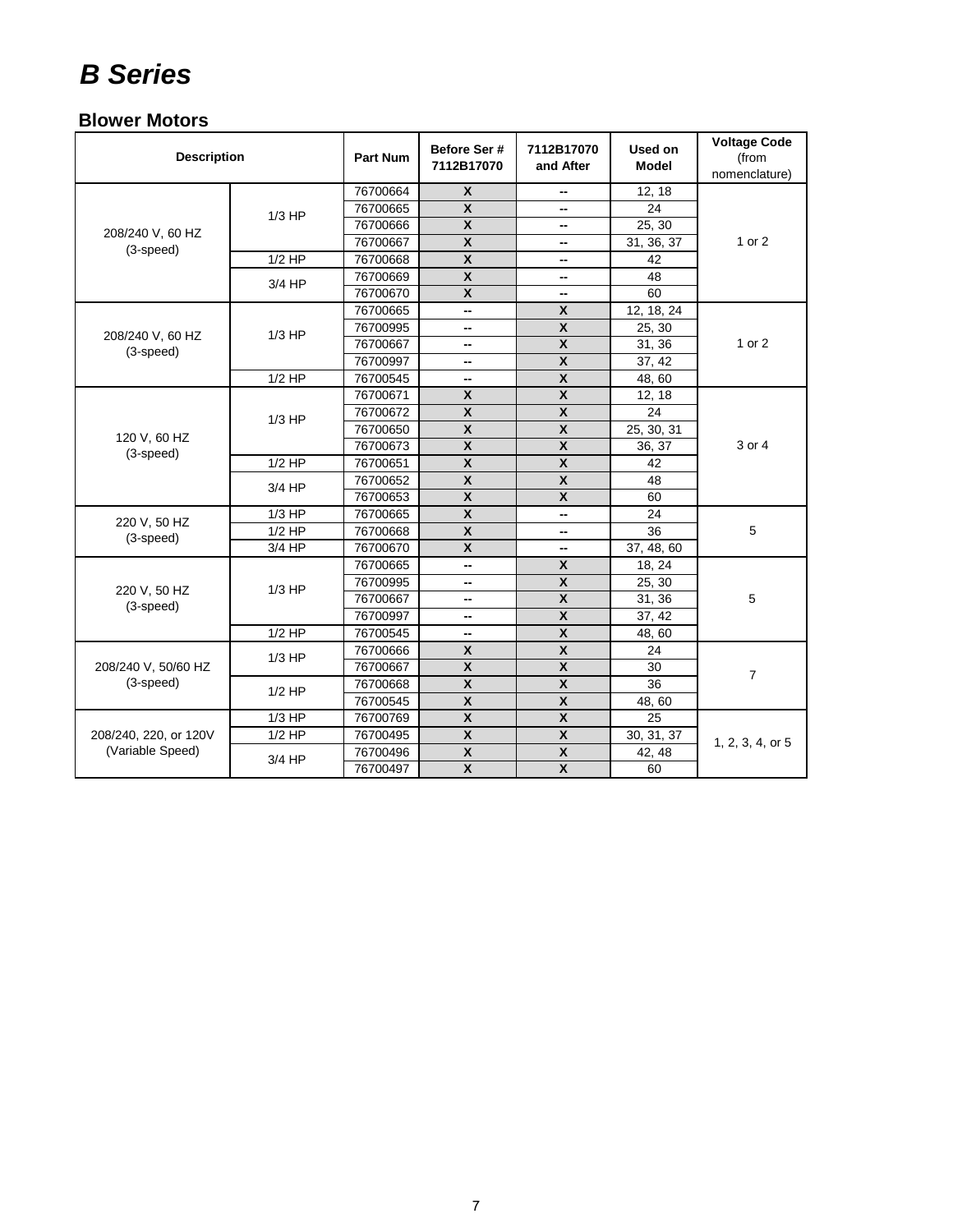### **Blower Assembly with Motor**

| <b>Description</b>              |          | <b>Part Num</b> | Before Ser #<br>7112B17070 | 7112B17070<br>and After   | Used on<br><b>Model</b> | <b>Voltage Code</b><br>(from<br>nomenclature) |
|---------------------------------|----------|-----------------|----------------------------|---------------------------|-------------------------|-----------------------------------------------|
|                                 |          | 76700722        | $\mathbf{x}$               | --                        | 12, 18                  |                                               |
|                                 | $1/3$ HP | 76700723        | $\mathbf{x}$               | --                        | 24                      |                                               |
| 208/240 V, 60 HZ                |          | 76700724        | $\boldsymbol{\mathsf{x}}$  | --                        | 25, 30                  |                                               |
| (3-Speed)                       |          | 76700725        | $\pmb{\mathsf{X}}$         | --                        | 31, 36, 37              | 1 or 2                                        |
|                                 | $1/2$ HP | 76700726        | $\overline{\mathbf{x}}$    | --                        | 42                      |                                               |
|                                 | $3/4$ HP | 76700727        | $\boldsymbol{\mathsf{x}}$  | --                        | 48                      |                                               |
|                                 |          | 76700728        | X                          | --                        | 60                      |                                               |
|                                 |          | 76700723        | --                         | $\mathsf{x}$              | 12, 18, 24              |                                               |
|                                 | $1/3$ HP | 76701064        | --                         | X                         | 25, 30                  |                                               |
| 208/240 V, 60 HZ                |          | 76700725        | --                         | $\boldsymbol{\mathsf{x}}$ | 31, 36                  | 1 or 2                                        |
| (3-Speed)                       |          | 76701065        | --                         | $\overline{\mathbf{X}}$   | 37, 42                  |                                               |
|                                 | $1/2$ HP | 76701066        | --                         | $\pmb{\chi}$              | 48                      |                                               |
|                                 |          | 76701067        | --                         | $\pmb{\mathsf{x}}$        | 60                      |                                               |
|                                 |          | 76700729        | $\pmb{\mathsf{x}}$         | $\overline{\mathbf{x}}$   | 12, 18                  |                                               |
|                                 | $1/3$ HP | 76700730        | $\overline{\textbf{X}}$    | $\overline{\mathbf{X}}$   | 24                      |                                               |
|                                 |          | 76700731        | $\boldsymbol{\mathsf{x}}$  | $\boldsymbol{x}$          | 25, 30, 31              |                                               |
| 120 V, 60 HZ<br>(3-speed)       |          | 76700732        | $\pmb{\mathsf{X}}$         | $\overline{\mathbf{x}}$   | 36, 37                  | 3 or 4                                        |
|                                 | $1/2$ HP | 76700647        | $\mathbf{x}$               | $\boldsymbol{x}$          | 42                      |                                               |
|                                 | $3/4$ HP | 76700648        | $\boldsymbol{\mathsf{x}}$  | $\boldsymbol{\mathsf{x}}$ | 48                      |                                               |
|                                 |          | 76700649        | $\pmb{\mathsf{X}}$         | $\pmb{\mathsf{X}}$        | 60                      |                                               |
|                                 | $1/3$ HP | 76700733        | $\overline{\mathbf{x}}$    | u.                        | 24                      |                                               |
| 220 V, 50 HZ                    | $1/2$ HP | 76700734        | $\overline{\mathbf{x}}$    | --                        | 36                      | 5                                             |
| (3-Speed)                       | 3/4 HP   | 76700735        | $\mathbf{x}$               | --                        | 37, 48                  |                                               |
|                                 |          | 76700736        | $\boldsymbol{\mathsf{x}}$  | --                        | 60                      |                                               |
|                                 |          | 76700733        | --                         | $\mathsf{x}$              | 18, 24                  |                                               |
|                                 | $1/3$ HP | 76701064        | --                         | $\pmb{\chi}$              | 25, 30                  |                                               |
| 220 V, 50 HZ                    |          | 76700725        | --                         | $\pmb{\chi}$              | 31, 36                  | 5                                             |
| (3-Speed)                       |          | 76701065        | --                         | $\pmb{\mathsf{x}}$        | 37, 42                  |                                               |
|                                 | $1/2$ HP | 76701066        | --                         | $\boldsymbol{\mathsf{x}}$ | 48                      |                                               |
|                                 |          | 76701067        | --                         | $\boldsymbol{x}$          | 60                      |                                               |
|                                 | $1/3$ HP | 76700724        | $\pmb{\mathsf{X}}$         | $\pmb{\chi}$              | 24                      |                                               |
| 208/240V, 50/60 HZ<br>(3-speed) |          | 76700725        | $\boldsymbol{\mathsf{x}}$  | $\pmb{\mathsf{X}}$        | 30                      | $\overline{7}$                                |
|                                 | $1/2$ HP | 76700726        | $\mathsf{x}$               | $\overline{\mathbf{x}}$   | 36                      |                                               |
|                                 |          | 76701067        | $\pmb{\chi}$               | $\overline{\mathbf{x}}$   | 48,60                   |                                               |
|                                 | $1/3$ HP | 76700316        | $\pmb{\mathsf{X}}$         | $\overline{\mathbf{X}}$   | 25                      |                                               |
| 208/240, 220, or 120V           | $1/2$ HP | 76700317        | $\pmb{\mathsf{X}}$         | $\pmb{\chi}$              | 30, 31, 36, 37          | 1, 2, 3, 4, 5                                 |
| (Variable Speed)                | $3/4$ HP | 76700318        | $\pmb{\mathsf{X}}$         | $\pmb{\mathsf{X}}$        | 42, 48                  |                                               |
|                                 |          | 76700320        | $\overline{\mathbf{X}}$    | $\overline{\mathbf{X}}$   | 60                      |                                               |

### **Blower Assembly Parts without Motor**

|                                              |                 | <b>Used on Model</b>       |                                                          |  |  |
|----------------------------------------------|-----------------|----------------------------|----------------------------------------------------------|--|--|
| <b>Description</b>                           | <b>Part Num</b> | Before Ser #<br>7112B17070 | 7112B17070 and After                                     |  |  |
| Blower Wheel & Housing                       | 76727700        | $12 - 24$                  | 12, 18, 24                                               |  |  |
| Blower Wheel & Housing                       | 76727800        | $25 - 48$                  | 25, 30, 36                                               |  |  |
| Blower Wheel & Housing                       | 76727900        | 60                         |                                                          |  |  |
| 11" X 8" Blower Wheel & 12" x 8" Housing     | 76700378        |                            | 31, 37, 42 (used w/240V motor)                           |  |  |
| 11.5" X 9" Blower Wheel & 12" x 9" Housing   | 76700379        |                            | 48 (used w/240V motor)                                   |  |  |
| 12" X 9" Blower Wheel & 12" x 9" Housing     | 76700845        |                            | 60 (w/240V motor)                                        |  |  |
| 9" X 6" Blower Wheel                         | 76728000        | $12 - 24$                  | 12 - 24 (w/120V or 240 V motor)<br>25 (w/ var spd motor) |  |  |
| 10" X 8" Blower Wheel                        | 76728100        | $25 - 48$                  | 25 - 48 (used w/120V motor)                              |  |  |
| 10" X 10" Blower Wheel                       | 76728200        | 60                         | 60 (w/120V or var spd motor)                             |  |  |
| Blower Rail for Blower Support (2 Reg'd)     | 76772200        |                            |                                                          |  |  |
| <b>Motor Mount Ring</b>                      | 76742100        | All models                 | All models                                               |  |  |
| 'L' Bracket to Mount Motor to Blower (3 Req) | 76754100        |                            |                                                          |  |  |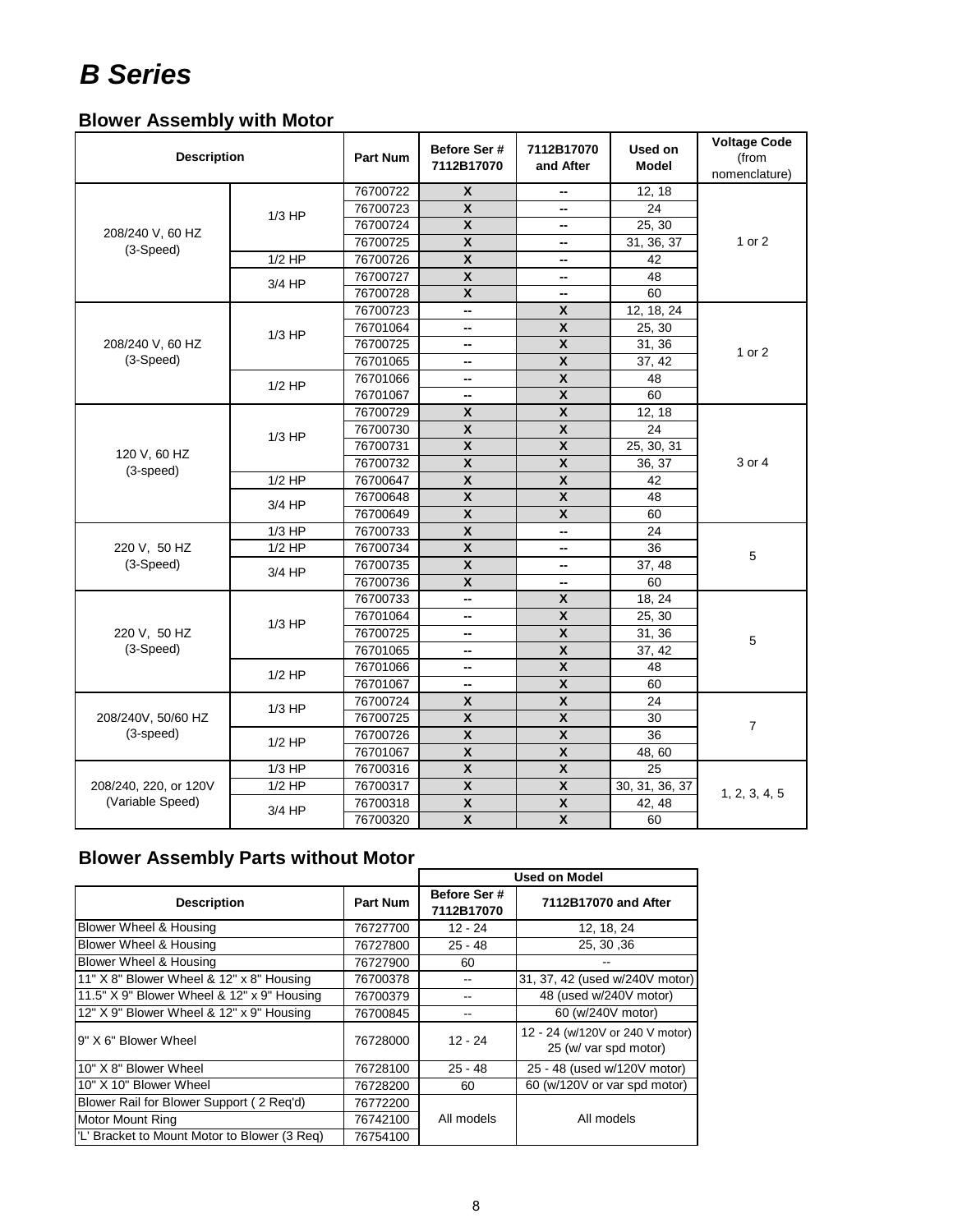| <b>Description</b>                        | <b>Part Num</b> | Before Ser #<br>7108D13713 | After<br>7108D13713<br>and Before<br>7112B17070 | 7112B17070<br>and After   | <b>Used on Model</b>                                    |
|-------------------------------------------|-----------------|----------------------------|-------------------------------------------------|---------------------------|---------------------------------------------------------|
| Fan Relay                                 | 76733900        | X                          | --                                              | $\overline{\phantom{a}}$  | All BC Models                                           |
| Time Delay Relay (optional)               | 76700452        | $\mathbf{x}$               | --                                              |                           |                                                         |
| Fan Relay 120 Volt, 60 Hz.                | 76700524        | X                          |                                                 |                           | Variable-Speed<br>Motors Only                           |
| Fan Relay 208/240 Volt, 60 Hz.            | 76700525        | X                          |                                                 |                           | Variable-Speed<br>Motors Only                           |
| <b>Pump Timer Kit</b>                     | 65628500        | X                          | --                                              | --                        | All Models                                              |
| <b>Multi-Function Control Board</b>       | 76700805        |                            | X                                               | X                         | All Models                                              |
| <b>EC Lead Free Control Board</b>         | 76701180        | --                         | X                                               | X                         | Voltage codes<br>5, 6, or 7                             |
| Control Board for Variable Speed Motor    | 76700013        | X                          | X                                               | X                         | Variable-Speed<br>Motors Only                           |
| 7.5 MFD Capacitor                         | 76734100        | 12 - 30, 36                | $12 - 30, 36$                                   | $12 - 36$                 |                                                         |
| 10.0 MFD Capacitor                        | 76734200        | $31, 37 - 48$              | $31, 37 - 48$                                   |                           |                                                         |
| 12.5 MFD Capacitor                        | 76734300        | 60                         | 60                                              | --                        |                                                         |
| 15.0 MFD Capacitor                        | 76700387        | ⊷                          | -−                                              | 37, 42                    |                                                         |
| 20.0 MFD Capacitor                        | 76700388        | --                         |                                                 | 48,60                     |                                                         |
| <b>Capacitor Mounting Bracket</b>         | 76734400        | $\boldsymbol{\mathsf{x}}$  | $\boldsymbol{\mathsf{X}}$                       | X                         | All Models                                              |
| Wire Harness (main harness)               | 76700021        | X                          | --                                              |                           | All BC Models<br>Only                                   |
| 16 Pin Wire Harness (brown leads)         | 76700589        | X                          | X                                               | X                         | Variable-Speed                                          |
| 5 Pin Wire Harness (yellow/black/green)   | 76700518        | $\boldsymbol{\mathsf{x}}$  | $\pmb{\mathsf{X}}$                              | $\boldsymbol{\mathsf{x}}$ | Motors Only                                             |
| 6 Pin Wire Harness (yellow & black leads) | 76786400        |                            |                                                 |                           | 208/240V                                                |
| Transformer - 208/240 Volt, 60 Hz.        | 76734700        | $\pmb{\mathsf{X}}$         | $\pmb{\mathsf{X}}$                              | $\pmb{\mathsf{X}}$        | All Models                                              |
| Transformer - 120 Volt, 60 Hz.            | 76734600        | $\boldsymbol{\mathsf{x}}$  | $\boldsymbol{\mathsf{X}}$                       | $\boldsymbol{\mathsf{x}}$ | All Models                                              |
| Transformer - 220 Volt, 50 Hz.            | 76734800        | X                          | $\boldsymbol{\mathsf{x}}$                       | $\boldsymbol{\mathsf{x}}$ | All Models                                              |
| Door Switch                               | 76729900        | X                          | $\pmb{\mathsf{X}}$                              | $\mathsf{x}$              | All Models                                              |
| Sequencer #1 (99055101)                   | 76726700        | $\boldsymbol{\mathsf{x}}$  | $\boldsymbol{\mathsf{x}}$                       | $\overline{\mathbf{x}}$   | All Models                                              |
| Sequencer #2 & 3 (99050001)               | 110000244       | X                          | X                                               | X                         | Models with<br>12.5kW - 25 kW<br><b>Heat Kits</b>       |
| <b>Terminal Block</b>                     | 110000246       | X                          | X                                               | X                         | Models with 7.5<br>kW & 10 kW Heat<br>Kits              |
| <b>Circuit Breaker Mounting Plate</b>     | 110000247       | $\pmb{\mathsf{X}}$         | $\pmb{\mathsf{X}}$                              | X                         |                                                         |
| Limit Switch                              | 110000245       | $\pmb{\mathsf{X}}$         | $\pmb{\mathsf{X}}$                              | $\pmb{\mathsf{X}}$        | All Models with                                         |
| Circuit Breaker 30 Amp.                   | 110000183       | $\boldsymbol{\mathsf{x}}$  | $\boldsymbol{x}$                                | $\boldsymbol{\mathsf{x}}$ | Heat Kits                                               |
| Circuit Breaker 45 Amp.                   | 110000226       | Χ                          | Χ                                               | X                         |                                                         |
| Circuit Breaker 60 Amp.                   | 110000184       | $\pmb{\mathsf{X}}$         | $\pmb{\mathsf{X}}$                              | $\overline{\mathbf{X}}$   |                                                         |
| Hot Water Freeze Stat.                    | 76700655        | --                         | $\pmb{\mathsf{X}}$                              | $\pmb{\mathsf{X}}$        | All Models w/Hot<br><b>Water Heat</b>                   |
| Aquastat                                  | 76700806        |                            | $\pmb{\mathsf{X}}$                              | $\pmb{\mathsf{X}}$        | All Models<br>w/Aquastats &<br>Variable-Speed<br>Motors |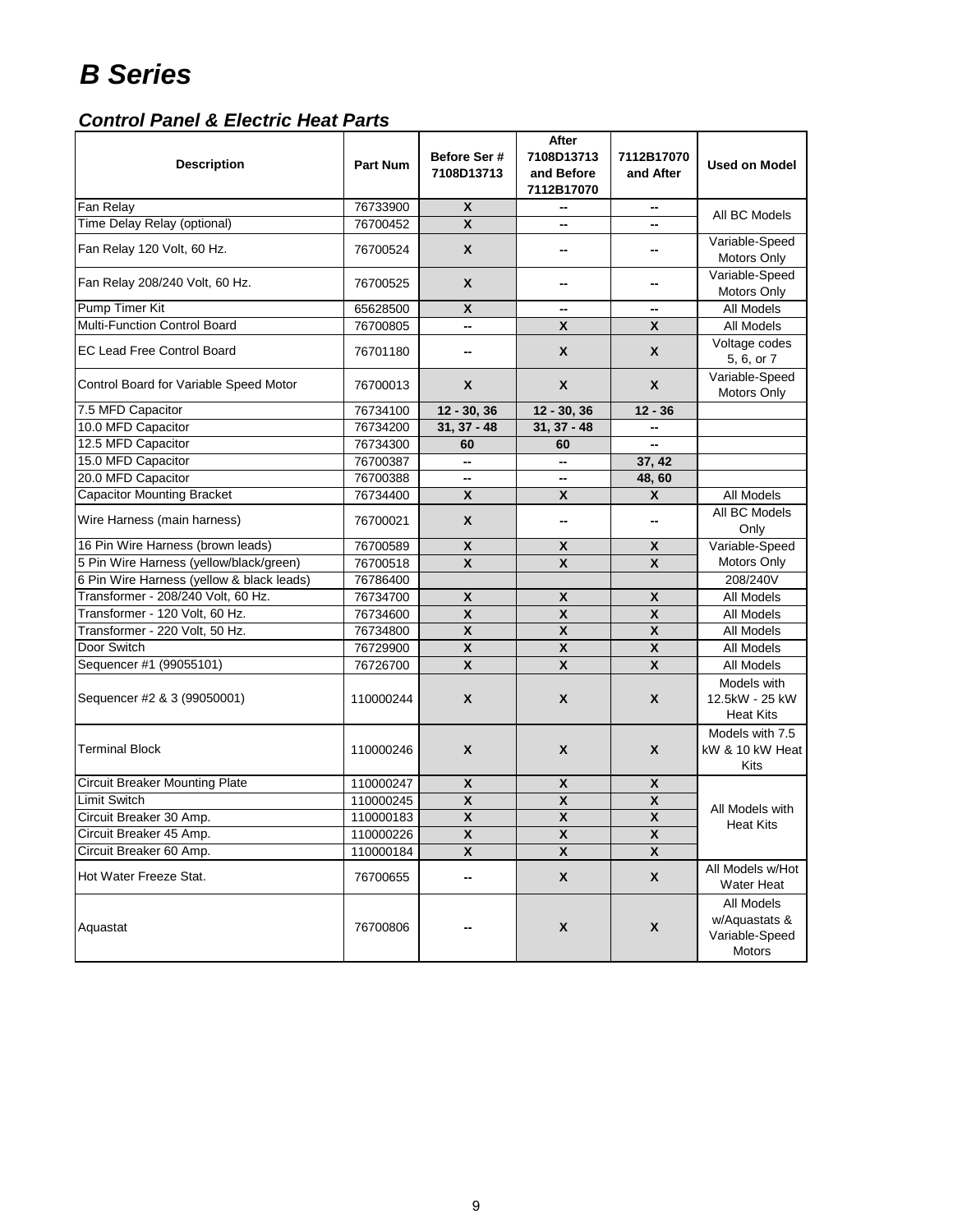#### *Accessories*

| <b>Description</b>                                                   | <b>Part Num</b>                  | <b>Used on Model</b> |                    |  |
|----------------------------------------------------------------------|----------------------------------|----------------------|--------------------|--|
|                                                                      |                                  | 65873100             | 18.24              |  |
| Horizontal Drain Pan Kit                                             |                                  | 65873200             | 25,30,36           |  |
|                                                                      |                                  | 99167800             | 31, 37, 42, 48, 60 |  |
| Time Delay Kit                                                       |                                  | 99164001             | All Models         |  |
|                                                                      | 5 kW w/Pigtail Ends              | 65866501             |                    |  |
|                                                                      | 5 kW w/Term Block                | 65866502             | All Models         |  |
|                                                                      | 5 kW w/Circuit Bkr               | 65866503             |                    |  |
| Electric Heat Kit<br>Includes: Heating element(s), thermal limit(s), | 7.5 kW w/Circuit Bkr<br>65866504 |                      | All Models         |  |
| sequencer(s), mounting plate, & connection as                        | 7.5 kW w/Term Block              | 65866505             |                    |  |
| described at right.                                                  | 10 kW w/Term Block               | 65866506             | All Models         |  |
|                                                                      | 10 kW w/Circuit Bkr              | 65866507             |                    |  |
|                                                                      | 15 kW w/Circuit Bkr              | 65866508             | $30 - 60$          |  |
|                                                                      | 20 kW w/Circuit Bkr              | 65866509             | 48.60              |  |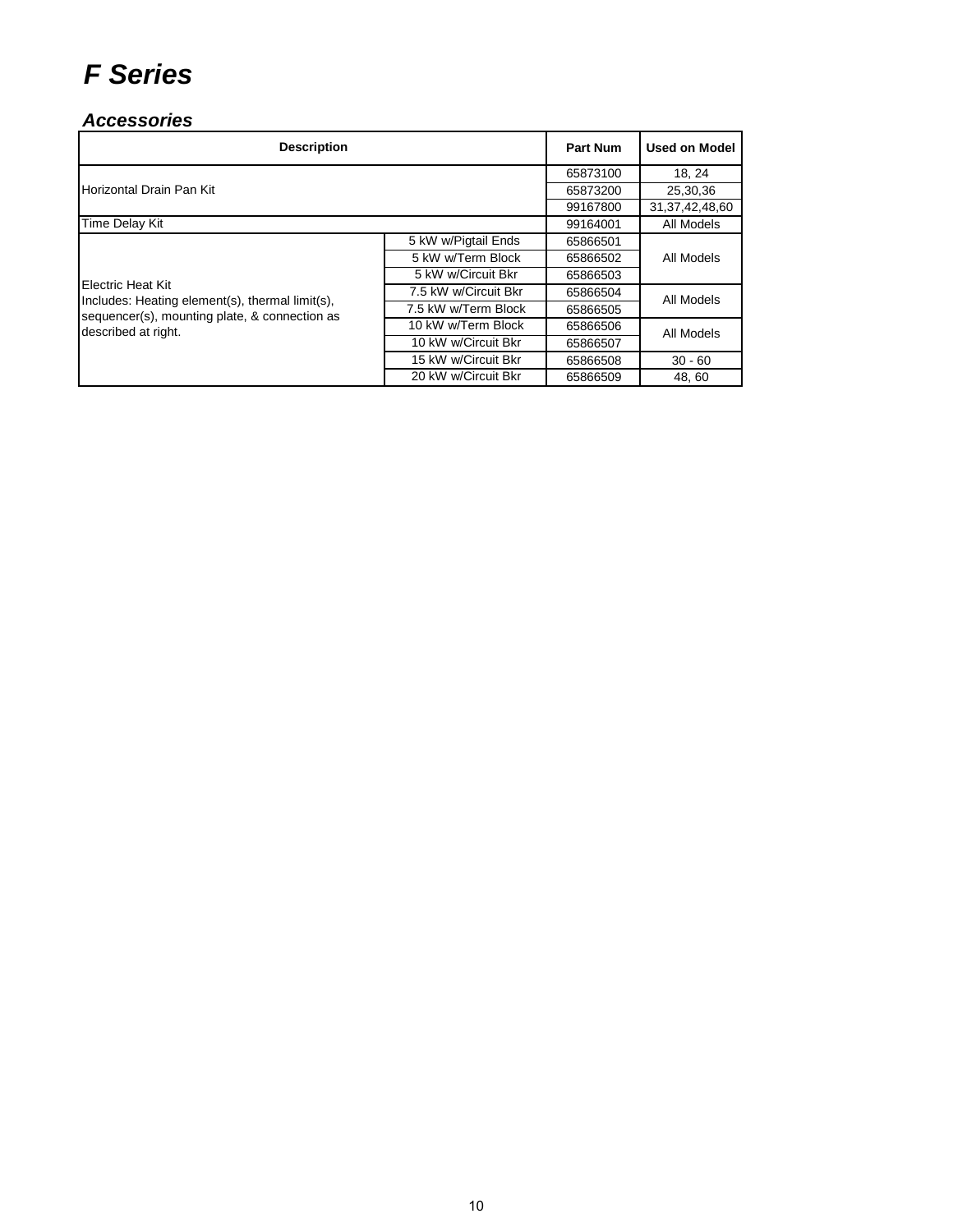### *Cabinet Assembly Parts*

| <b>Description</b>      | Part Num -<br>Taupe * | Before Ser#<br>7113D00001 | 7113D00001<br>and After    | <b>Used on Model</b> |
|-------------------------|-----------------------|---------------------------|----------------------------|----------------------|
|                         | 76700163              | $\boldsymbol{\mathsf{x}}$ | $\boldsymbol{x}$           | 12,18,24             |
|                         | 76700164              | X                         | $\boldsymbol{x}$           | 25,30,36             |
|                         | 76700165              | All motors                | 120V & 5-spd               | 31, 37, 42, 48, 60   |
| <b>Blower Panel</b>     | 76701163              |                           | 208/220/240V<br>3-spd only | 31,37,42             |
|                         | 76701169              |                           | 208/220/240V<br>3-spd only | 48,60                |
|                         | 76700166              | $\boldsymbol{\mathsf{x}}$ | $\mathbf x$                | 12,18,24             |
|                         | 76700167              | X                         | X                          | 25,30,36             |
| <b>Access Panel</b>     | 76700168              | All motors                | 120V & 5-spd               | 31, 37, 42, 48, 60   |
|                         | 76701164              |                           | 208/220/240V<br>3-spd only | 31,37,42             |
|                         | 76701170              |                           | 208/220/240V<br>3-spd only | 48,60                |
|                         | 76700169              | $\boldsymbol{\mathsf{x}}$ | $\mathbf x$                | 12,18,24             |
|                         | 76700170              | X                         | X                          | 25,30,36             |
|                         | 76700171              | All motors                | 120V & 5-spd               | 31, 37, 42, 48, 60   |
| <b>Connection Panel</b> | 76701165              |                           | 208/220/240V<br>3-spd only | 31, 37, 42           |
|                         | 76701171              |                           | 208/220/240V<br>3-spd only | 48,60                |
|                         | 76700172              | X                         | X                          | 12,18,24             |
|                         | 76700173              | $\mathbf{x}$              | X                          | 25,30,36             |
| <b>Filter Cover</b>     | 76700174              | All motors                | 120V & 5-spd               | 31, 37, 42, 48, 60   |
|                         | 76701166              |                           | 208/220/240V<br>3-spd only | 31, 37, 42, 48, 60   |

\* Note: Taupe cabinet color began with serial number 7110C13898; Taupe cabinet parts will fit beige and green color models.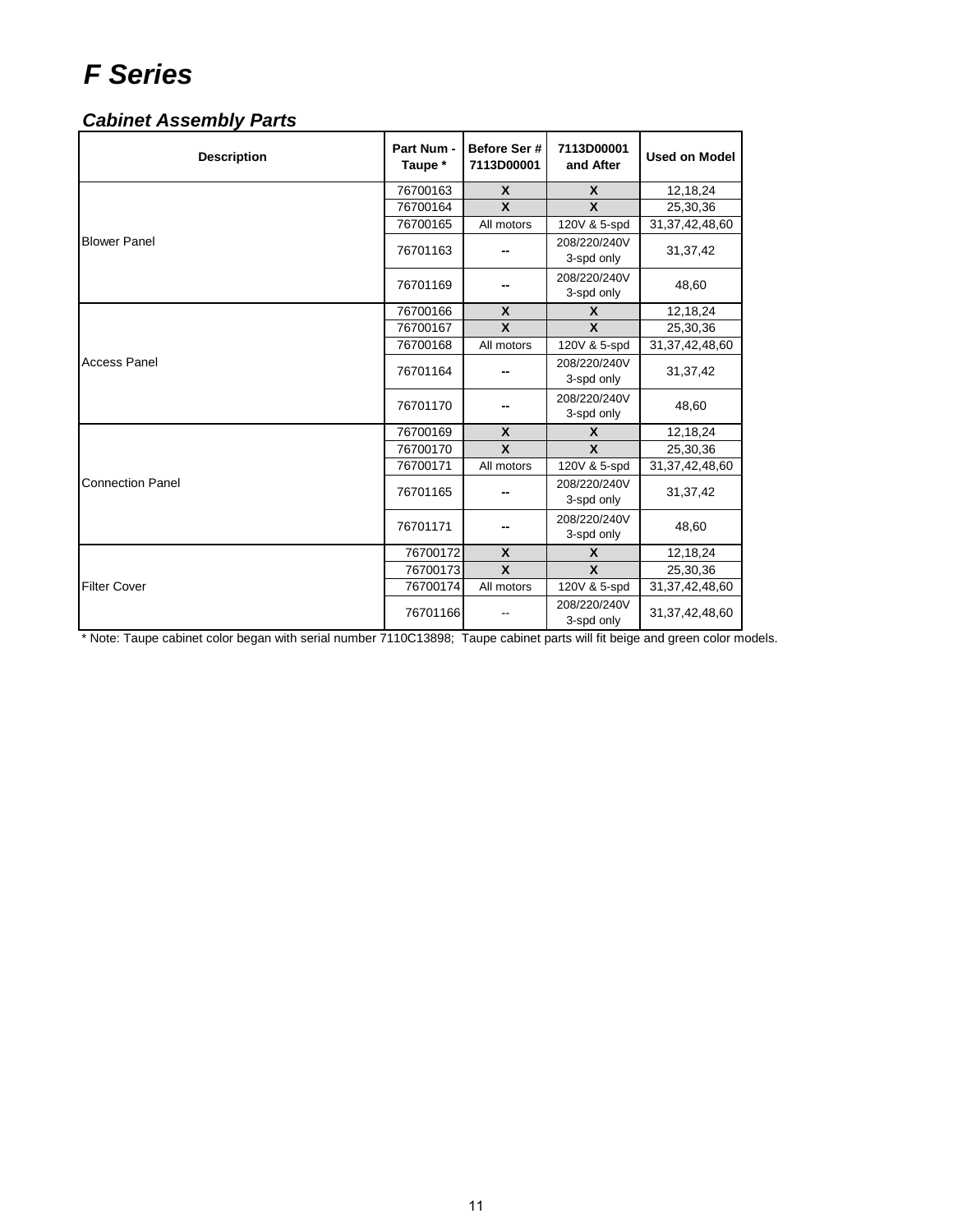| <b>Description</b>                        | <b>Part Num</b> | Before Ser #<br>7113D00001 | 7113D00001<br>and After    | <b>Used on Model</b>                              |
|-------------------------------------------|-----------------|----------------------------|----------------------------|---------------------------------------------------|
| Fan Relay                                 | 76733900        | $\mathbf{x}$               | X                          | All Models                                        |
| Time Delay Relay (relay only)             | 76700452        | $\mathbf{x}$               | $\mathbf{x}$               |                                                   |
| Pump Timer Kit                            | 65628500        | $\mathbf{x}$               | $\mathbf{x}$               | All Models                                        |
| 7.5 MFD Capacitor                         | 76734100        | X                          | X                          | 12,18,24,<br>30,36                                |
| 10.0 MFD Capacitor                        | 76734200        | All motors                 | 120V & 5-spd               | 31,37,42                                          |
| 15.0 MFD Capacitor                        | 76700387        |                            | 208/220/240V<br>3-spd only | 31,37,42                                          |
| 12.5 MFD Capacitor                        | 76734300        | All motors                 | 120V & 5-spd               | 48,60                                             |
| 20.0 MFD Capacitor                        | 76700388        |                            | 208/220/240V<br>3-spd only | 48,60                                             |
| Capacitor MTG. Bracket                    | 76734400        | X                          | $\mathbf{x}$               | All Models                                        |
| Wire Harness (main harness)               | 76700021        | X                          | $\mathbf x$                | All FC / PC<br>Models Only                        |
| 6 Pin Wire Harness (yellow & black leads) | 76786400        | X                          | $\mathsf{x}$               | 208/220/240V                                      |
| Transformer - 208/240 Volt, 60 Hz.        | 76734700        | $\mathbf{x}$               | $\mathbf x$                | All Models                                        |
| Transformer - 120 Volt, 60 Hz.            | 76734600        | X                          | X                          | All Models                                        |
| Transformer - 220 Volt, 50 Hz.            | 76734800        | X                          | $\boldsymbol{\mathsf{X}}$  | All Models                                        |
| Sequencer #1                              | 76726700        | $\mathbf{x}$               | $\mathbf{x}$               | All Models                                        |
| Sequencer #2 & 3                          | 110000244       | $\boldsymbol{x}$           | $\mathbf{x}$               | Models with<br>12.5kW - 25kW<br><b>Heat Kits</b>  |
| <b>Terminal Block</b>                     | 110000246       | $\boldsymbol{x}$           | X                          | Models with 7.5<br>kW & 10 kW<br><b>Heat Kits</b> |
| Circuit Breaker Mtg. Plate                | 110000247       | X                          | $\mathsf{x}$               |                                                   |
| Limit Switch                              | 110000245       | X                          | $\mathbf x$                | All Models with                                   |
| Circuit Breaker 30 Amp.                   | 110000183       | X                          | $\boldsymbol{\mathsf{X}}$  | <b>Heat Kits</b>                                  |
| Circuit Breaker 45 Amp.                   | 110000226       | X                          | $\mathbf{x}$               |                                                   |
| Circuit Breaker 60 Amp.                   | 110000184       | X                          | X                          |                                                   |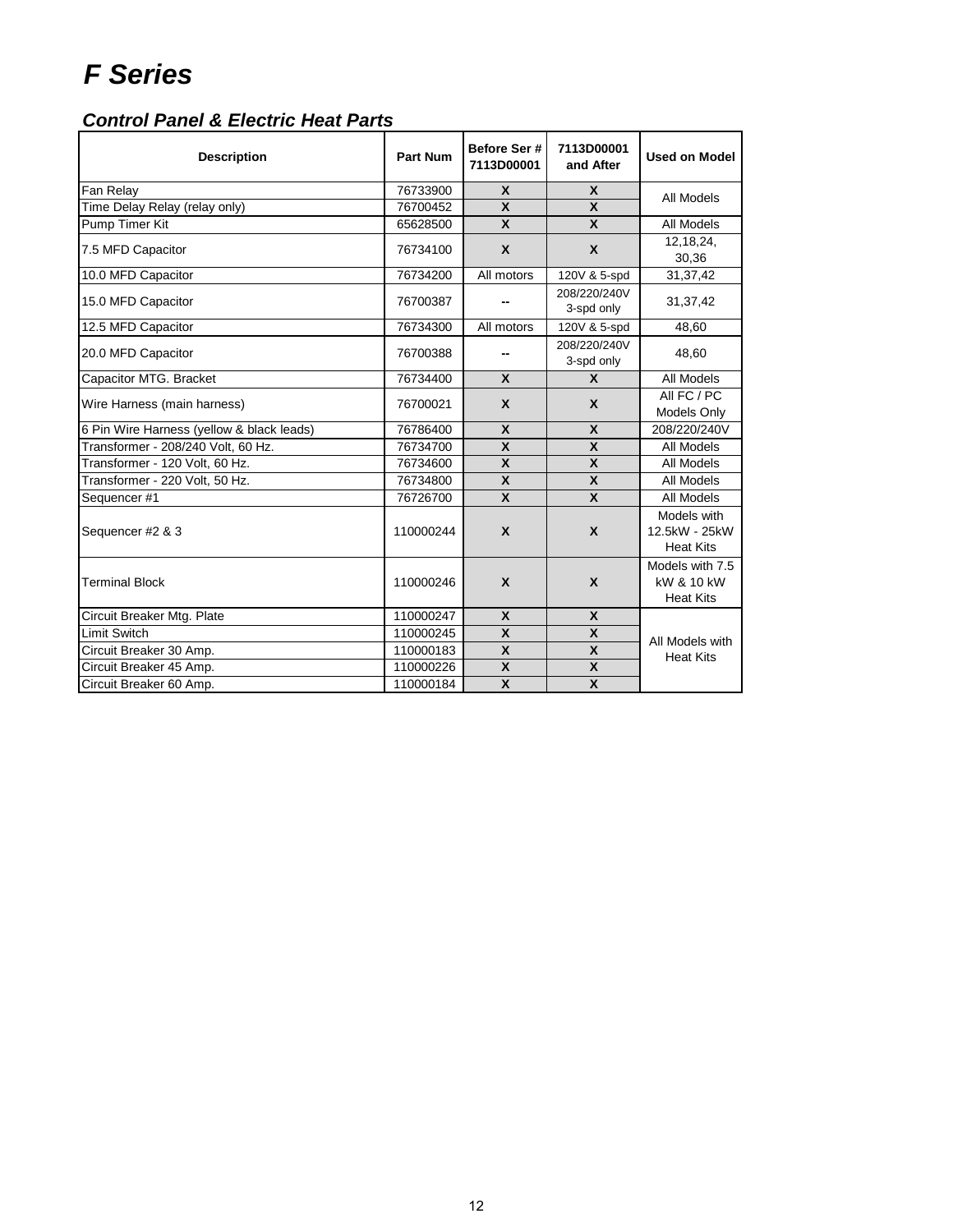### *Coils & Drain Pans*

| <b>Description</b>   | <b>Part Num</b> | <b>Before</b><br>Ser#<br>7110B11992 | 7110B11992<br>and After   | <b>Used on Model</b> |
|----------------------|-----------------|-------------------------------------|---------------------------|----------------------|
|                      | 76793400        | X                                   | X                         | 12,18,24             |
| Vertical Drain Pan   | 76793700        | X                                   | X                         | 25,30,36             |
|                      | 76733600        | X                                   | X                         | 31, 37, 42, 48, 60   |
|                      | 76794000        | X                                   | X                         | 12,18,24             |
| Horizontal Drain Pan | 76794100        | X                                   | X                         | 25,30,36             |
|                      | 76786900        | X                                   | $\boldsymbol{\mathsf{x}}$ | 31, 37, 42, 48, 60   |
| E20 A Coil           | 76700125        | X                                   | X                         |                      |
| E21 A Coil           | 76700126        | X                                   | X                         | 12,18,24             |
| E22 A Coil           | 76700127        | X                                   | X                         |                      |
| E21 A Coil           | 76700128        | $\overline{\mathbf{x}}$             | $\overline{\mathbf{X}}$   |                      |
| E22 A Coil           | 76700129        | X                                   | X                         | 25,30,36             |
| E23 A Coil           | 76700130        | X                                   | X                         |                      |
| E24 A Coil           | 76700131        | X                                   | X                         |                      |
| E30 A Coil           | 76700132        | X                                   | X                         |                      |
| E31 A Coil           | 76700133        | X                                   | X                         | 12,18,24             |
| E32 A Coil           | 76700134        | χ                                   | X                         |                      |
| E31 A Coil           | 76700135        | X                                   | X                         |                      |
| E32 A Coil           | 76700136        | X                                   | X                         |                      |
| E33 A Coil           | 76700137        | X                                   | X                         | 25,30,36             |
| E34 A Coil           | 76700138        | X                                   | X                         |                      |
|                      | 76700139        | X                                   | --                        |                      |
| <b>BB8 A Coil</b>    | 76700909        | $\overline{\phantom{a}}$            | X                         |                      |
|                      | 76700140        | X                                   | --                        |                      |
| BB9 A Coil           | 76700897        | --                                  | X                         |                      |
|                      | 76700141        | X                                   | Ξ.                        |                      |
| CC1 A Coil           | 76700910        | --                                  | Χ                         |                      |
|                      | 76700142        | X                                   | --                        |                      |
| CC2 A Coil           | 76700911        | --                                  | X                         |                      |
| CC3 A Coil           | 76700143        | X                                   | --                        |                      |
|                      | 76700912        | --                                  | X                         |                      |
| CC4 A Coil           | 76700144        | X                                   | --                        |                      |
|                      | 76700908        | --                                  | Χ                         |                      |
|                      | 76700145        | X                                   | ш,                        | 31, 37, 42, 48, 60   |
| CC5 A Coil           | 76700913        | --                                  | X                         |                      |
|                      | 76700146        | X                                   | ш,                        |                      |
| CC6 A Coil           | 76700914        | --                                  | Χ                         |                      |
|                      | 76700147        | X                                   | --                        |                      |
| CC7 A Coil           | 76700915        | --                                  | X                         |                      |
|                      | 76700148        | X                                   | --                        |                      |
| CC8 A Coil           | 76700916        | $\overline{\phantom{a}}$            | X                         |                      |
|                      | 76700149        | X                                   | --                        |                      |
| CC9 A Coil           | 76700917        | --                                  | X                         |                      |
|                      | 76700150        | X                                   | --                        |                      |
| DD1 A Coil           | 76700918        | --                                  | X                         |                      |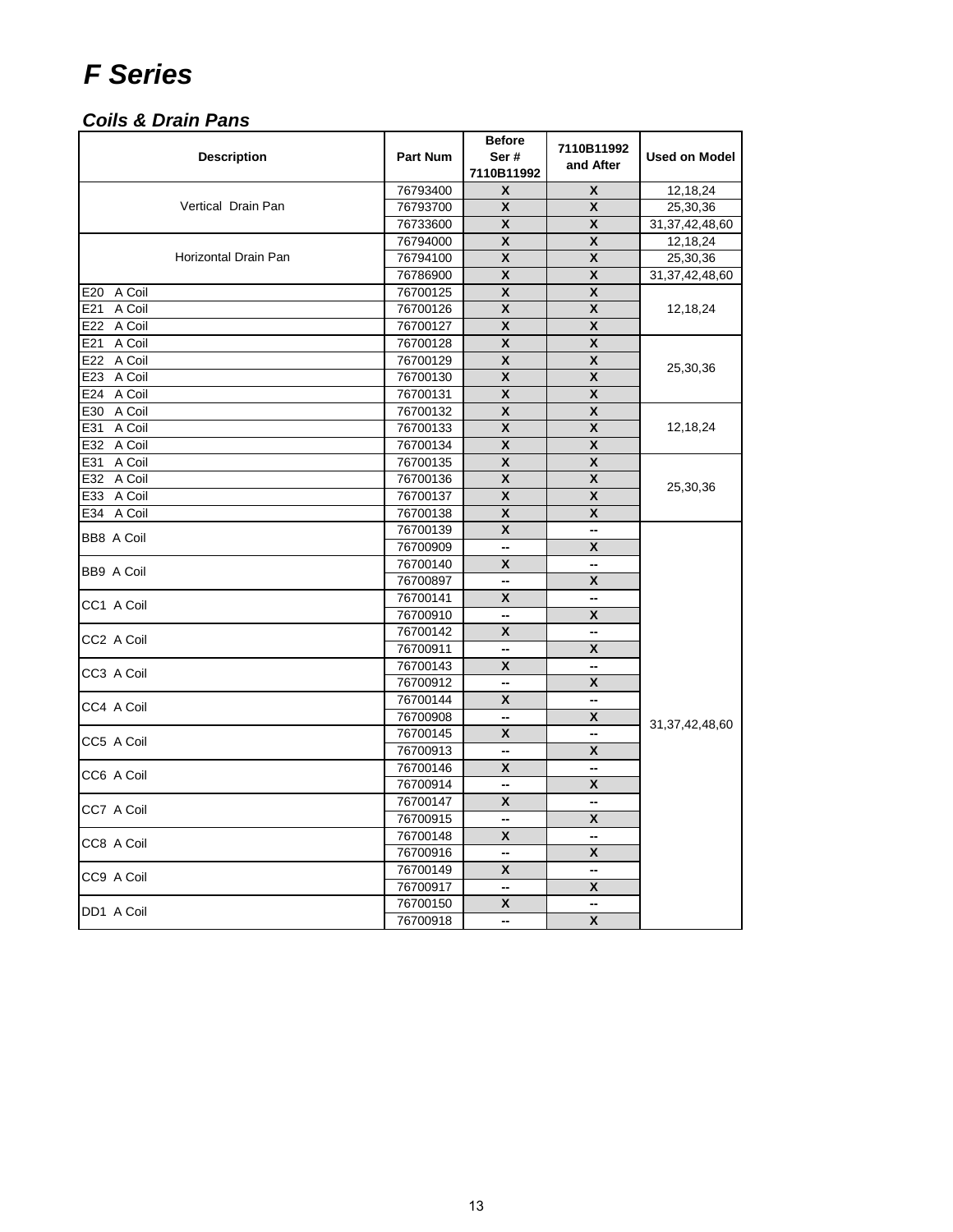#### *Blower Motors*

| <b>Description</b>                             | <b>Part Num</b> | Before Ser #<br>7112B00819 | After<br>7112B00819<br>and Before<br>7113D00001 | 7113D00001 and<br>After | <b>Used on Model</b> |
|------------------------------------------------|-----------------|----------------------------|-------------------------------------------------|-------------------------|----------------------|
| 220/208/240 Volt, 50/60 HZ, 3-Spd, 1/4 HP      | 76700664        | $\mathsf{x}$               | --                                              | --                      | 12,18                |
| 220/208/240 Volt, 50/60 HZ, 3-Spd, 1/4 HP      | 76700665        | $\boldsymbol{x}$           | --                                              |                         | 24                   |
| 220/208/240 Volt, 50/60 HZ, 3-Spd, 1/3 HP      | 76700666        | $\boldsymbol{x}$           | 31 only                                         | --                      | 25,30,31             |
| 220/208/240 Volt, 50/60 HZ, 3-Spd, 1/3 HP      | 76700667        | $\boldsymbol{x}$           | X                                               | --                      | 36,37                |
| 220/208/240 Volt, 50/60 HZ, 3-Spd, 1/2 HP      | 76700669        | $\boldsymbol{x}$           | X                                               | ۰.                      | 42                   |
| 220/208/240 Volt, 50/60 HZ, 3-Spd, 3/4 HP      | 76700670        | $\boldsymbol{x}$           | $\boldsymbol{\mathsf{X}}$                       | --                      | 48,60                |
| 220/208/240 Volt, 50/60 HZ, 3-Spd, 1/5 HP      | 76700993        | --                         | X                                               | X                       | 18                   |
| 220/208/240 Volt, 50/60 HZ, 3-Spd, 1/3 HP      | 76700994        | --                         | X                                               | X                       | 24                   |
| 220/208/240 Volt, 50/60 HZ, 3-Spd, 1/3 HP      | 76700995        | -−                         | X                                               | X                       | 25,30                |
| 220/208/240 Volt, 50/60 HZ, 3-Spd, 1/3 HP      | 76701161        | --                         | --                                              | $\mathsf{x}$            | 36                   |
| 220/208/240 Volt, 50/60 HZ, 3-Spd, 1/3 HP      | 76700997        |                            | --                                              | $\mathbf{x}$            | 31, 37, 42           |
| 220/208/240 Volt, 50/60 HZ, 3-Spd, 1/2 HP      | 76700545        | --                         | --                                              | X                       | 48,60                |
| 120 Volt, 60 HZ, 1/5 HP                        | 76700671        | $\mathbf{x}$               | X                                               | X                       | 18                   |
| 120 Volt, 60 HZ, 1/4 HP                        | 76700672        | $\boldsymbol{x}$           | $\boldsymbol{\mathsf{x}}$                       | $\boldsymbol{x}$        | 24,25,30,31          |
| 120 Volt, 60 HZ, 1/3 HP                        | 76700650        | $\boldsymbol{\mathsf{x}}$  | $\boldsymbol{x}$                                | $\pmb{\mathsf{X}}$      | 36                   |
| 120 Volt, 60 HZ, 1/2 HP                        | 76700651        | $\boldsymbol{x}$           | $\mathbf{x}$                                    | $\mathsf{x}$            | 42,48,60             |
| 220/208/240 Volt, 50/60 HZ, 5-Spd X-13, 1/3 HP | 76700482        | $\mathsf{x}$               | X                                               | X                       | 18                   |
| 220/208/240 Volt, 50/60 HZ, 5-Spd X-13, 1/3 HP | 76700470        | $\boldsymbol{x}$           | X                                               | X                       | 24,25                |
| 220/208/240 Volt, 50/60 HZ, 5-Spd X-13, 1/2 HP | 76700484        | $\boldsymbol{x}$           | X                                               | X                       | 30,31                |
| 220/208/240 Volt, 50/60 HZ, 5-Spd X-13, 1/2 HP | 76700492        | $\boldsymbol{x}$           | $\boldsymbol{\mathsf{x}}$                       | $\boldsymbol{x}$        | 36,37                |
| 220/208/240 Volt, 50/60 HZ, 5-Spd X-13, 1/2 HP | 76700493        | $\boldsymbol{x}$           | X                                               | X                       | 42                   |
| 220/208/240 Volt, 50/60 HZ, 5-Spd X-13, 3/4 HP | 76700486        | $\boldsymbol{x}$           | X                                               | X                       | 48                   |
| 220/208/240 Volt, 50/60 HZ, 5-Spd X-13, 1 HP   | 76700488        | $\pmb{\chi}$               | $\boldsymbol{\mathsf{X}}$                       | $\mathsf{x}$            | 60                   |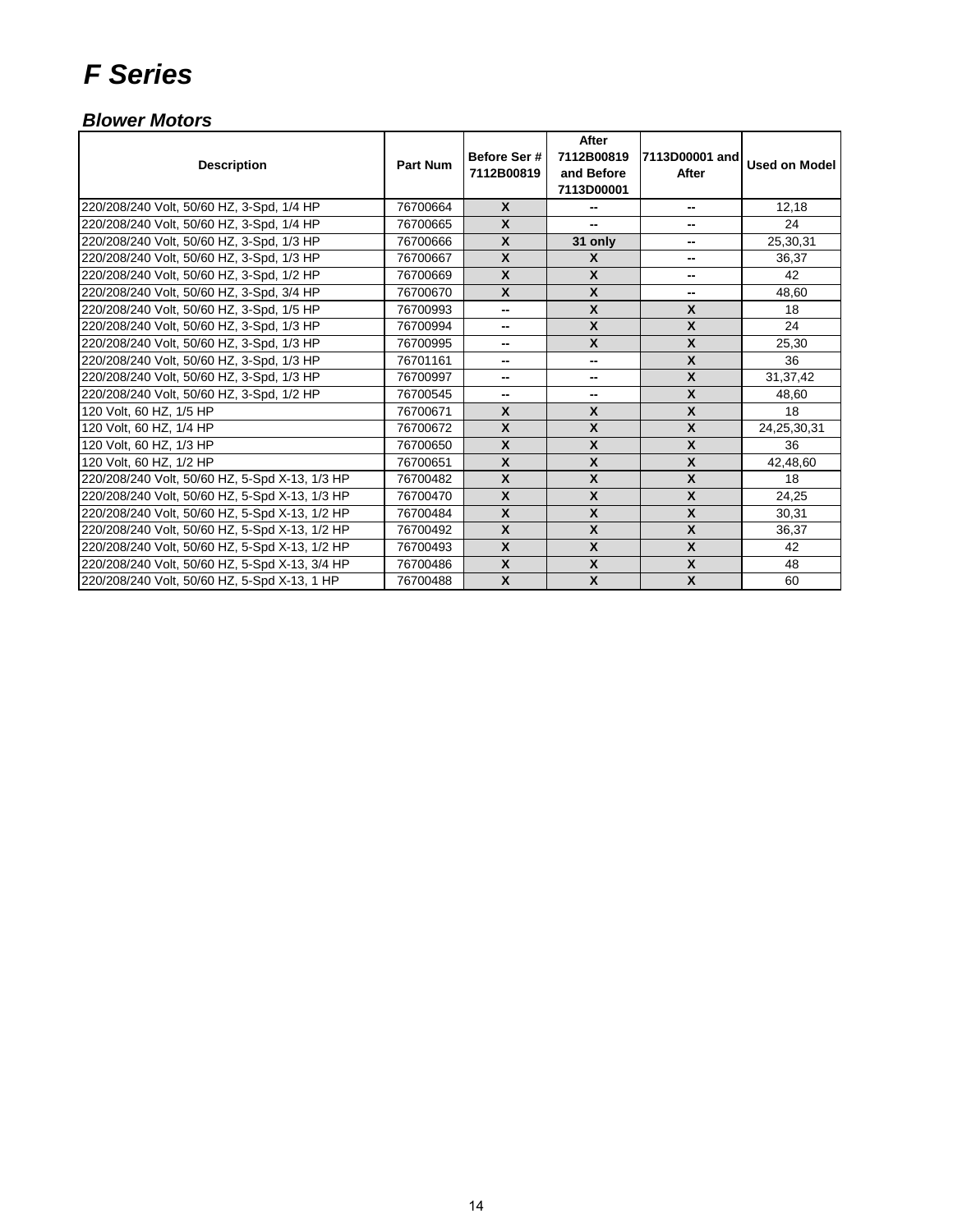#### *Blower Assembly with Motor*

| <b>Description</b>                          | <b>Part Num</b> | Before Ser #<br>7112B00819 | After<br>7112B00819<br>and Before<br>7113D00001 | 7113D00001 and<br>After | Used on Model |
|---------------------------------------------|-----------------|----------------------------|-------------------------------------------------|-------------------------|---------------|
|                                             | 76700182        | X                          | --                                              |                         | 18            |
|                                             | 76700183        | X                          | --                                              | --                      | 24            |
|                                             | 76700184        | $\boldsymbol{x}$           | 31 only                                         |                         | 25,30,31      |
| 220/208/240 Volt, 50/60 HZ (3-Speed)        | 76700185        | X                          | X                                               | 37 only                 | 36,37         |
|                                             | 76700186        | X                          | X                                               |                         | 42            |
|                                             | 76700187        | X                          | X                                               | --                      | 48            |
|                                             | 76700188        | $\boldsymbol{x}$           | X                                               |                         | 60            |
| 220/208/240 Volt, 50/60 HZ, 3-Speed, 1/5 HP | 76701077        |                            | X                                               | X                       | 18            |
| 220/208/240 Volt, 50/60 HZ, 3-Speed, 1/3 HP | 76701078        |                            | X                                               | X                       | 24            |
| 220/208/240 Volt, 50/60 HZ, 3-Speed, 1/3 HP | 76701079        |                            | X                                               | X                       | 25,30         |
| 220/208/240 Volt, 50/60 HZ, 3-Speed, 1/3 HP | 76701178        |                            | $\overline{\phantom{a}}$                        | X                       | 36            |
| 220/208/240 Volt, 50/60 HZ, 3-Speed, 1/3 HP | 76701162        |                            | $\overline{\phantom{a}}$                        | X                       | 31, 37, 42    |
| 220/208/240 Volt, 50/60 HZ, 3-Speed, 1/2 HP | 76701168        |                            | --                                              | X                       | 48.60         |

#### *Blower Assembly Parts without Motor*

| <b>Description</b>                            | <b>Part Num</b> | Before Ser #<br>7112B00819 | After<br>7112B00819<br>and Before<br>7113D00001 | 7113D00001 and<br>After | Used on Model            |
|-----------------------------------------------|-----------------|----------------------------|-------------------------------------------------|-------------------------|--------------------------|
| Blower Housing Assy (w/ 9x6 Blower Wheel)     | 76700189        | X                          | X                                               | X                       | 18.24                    |
| Blower Housing Assy (w/ 10x8 Blower Wheel)    | 76700190        | 25/30/31/36/<br>37/42      | 25/30/31/36/<br>37/42                           | 25/30/31/36             | 25,30,31,36,<br>37,42    |
| Blower Housing Assy (w/ 12x8 Blower Wheel) *  | 76700999        |                            | --                                              | 37/42                   | 37,42                    |
| Blower Housing Assy (w/ 10x10 Blower Wheel)   | 76700191        | X                          | X                                               |                         | 48,60                    |
| Blower Housing Assy (w/ 11x10 Blower Wheel) * | 76701167        |                            |                                                 | X                       | 48,60                    |
| 9" X 6" Blower Wheel                          | 76728000        | $\boldsymbol{x}$           | $\mathbf{x}$                                    | $\mathbf{x}$            | 18,24                    |
| 10" X 8" Blower Wheel                         | 76728100        | 25/30/31/36/<br>37/42      | 25/30/31/36/<br>37/42                           | 25/30/31/36             | 25, 30, 31, 36,<br>37,42 |
| 10" X 10" Blower Wheel                        | 76728200        | $\mathbf{x}$               | X                                               |                         | 48,60                    |
| Blower "L" Bracket (3) Req.                   | 76754100        | X                          | X                                               | X                       | All Models               |
| Motor Mounting Ring                           | 76742100        | X                          | X                                               | X                       |                          |

\* Blower wheel only available with blower housing assembly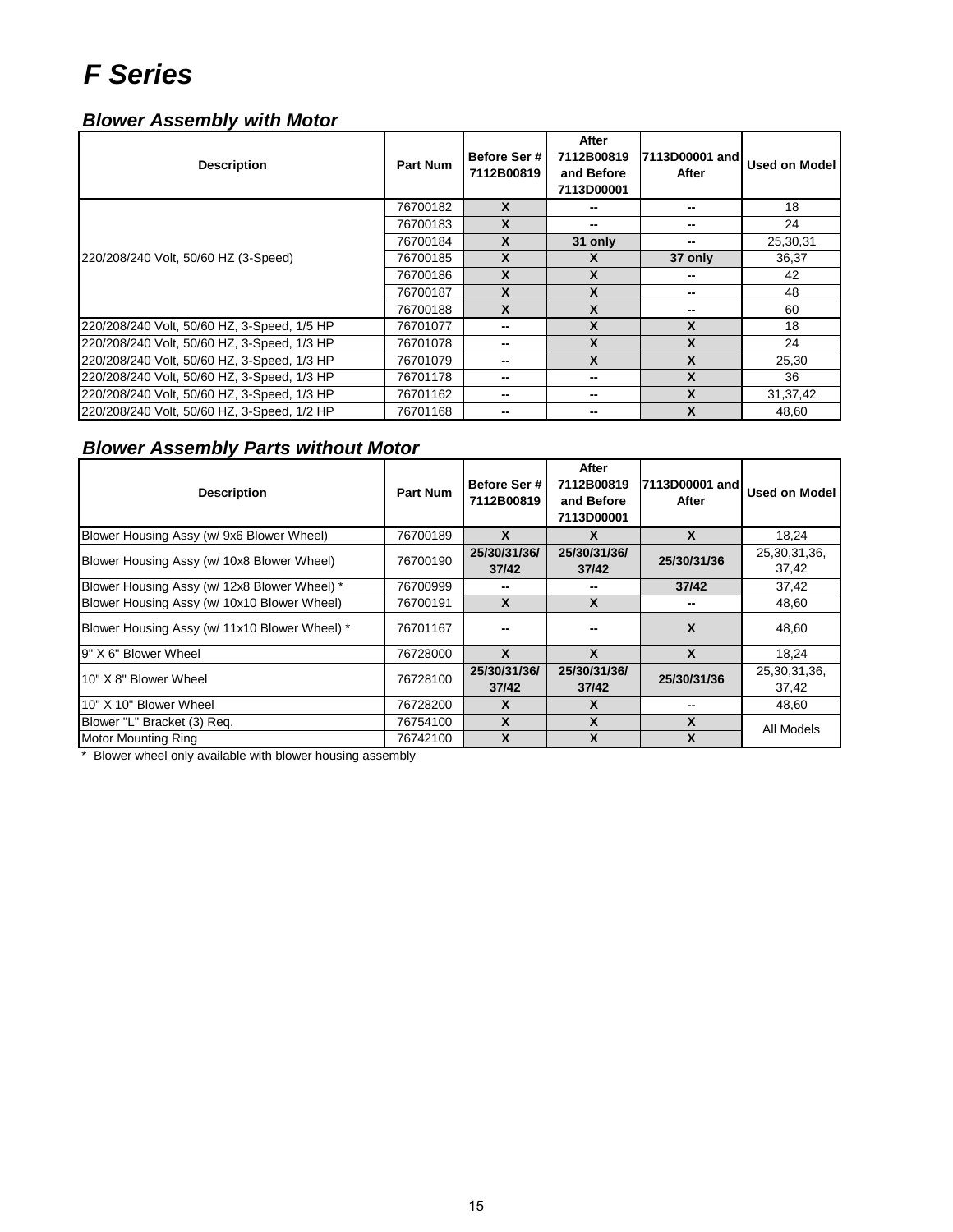## *R Series*

#### *Accessories*

| <b>Description</b>                                                   | <b>Part Num</b>          | <b>Used on Model</b> |            |  |
|----------------------------------------------------------------------|--------------------------|----------------------|------------|--|
|                                                                      |                          | 65873110             | $18 - 36$  |  |
| Horizontal Drain Pan Kit                                             |                          | 65873111             | $42 - 48$  |  |
|                                                                      | 65873112                 | 60                   |            |  |
| <b>Counterflow Conversion Kit</b>                                    |                          | 65873175             | All Models |  |
|                                                                      | 5 kW w/Pigtail ends      | 65500901             | All Models |  |
|                                                                      | 5 kW w/Terminal Block    | 65500902             |            |  |
|                                                                      | 5 kW w/Circuit Breaker   | 65500903             |            |  |
| Electric Heat Kit<br>Includes: Heating element(s), thermal limit(s), | 7.5 kW w/Circuit Breaker | 65500904             | All Models |  |
| sequencer(s), mounting plate, & connection as                        | 7.5 kW w/Terminal Block  | 65500905             |            |  |
| described at right.                                                  | 10 kW w/Terminal Block   | 65500906             |            |  |
|                                                                      | 10 kW w/Circuit Breaker  | 65500907             | All Models |  |
|                                                                      | 15 kW w/Circuit Breaker  | 65500909             | $30 - 60$  |  |
|                                                                      | 20 kW w/Circuit Breaker  | 65500911             | $48 - 60$  |  |

#### *Coils and Drain Pans*

| <b>Description</b>     | <b>Part Num</b> | <b>Used on Model</b> |
|------------------------|-----------------|----------------------|
|                        | 76793700        | 18, 24               |
| Vertical Drain Pan     | 76793800        | 30, 36               |
|                        | 76700323        | $42 - 60$            |
|                        | 76794100        | $18 - 36$            |
| Horizontal Drain Pan   | 76700324        | 42, 48               |
|                        | 76700325        | 60                   |
| E34 A Coil             | 76700417        | $18 - 24$            |
| E36 A Coil             | 76700418        | $30 - 36$            |
| CC6 A Coil             | 76700421        | 42                   |
| DD <sub>2</sub> A Coil | 76700423        | $42 - 60$            |
| DD1 A Coil             | 76700427        | 60                   |
| DD4 A Coil             | 76700426        | 60                   |
| DD5 A Coil             | 76700450        | 60                   |

#### *Cabinet Assembly Parts*

| <b>Description</b>              | <b>Part Num</b> | <b>Used on Model</b> |
|---------------------------------|-----------------|----------------------|
| Panel, Filter Frame Access      | 76700346        | 18, 24               |
|                                 | 76700347        | $30 - 60$            |
|                                 | 76700766        | 18, 24               |
| <b>Plate Top Cover Assembly</b> | 76700767        | 30, 36               |
|                                 | 76700768        | 42, 48               |
| Plate, Connection Assy          | 76700345        | 60                   |
| Panel, Blower Assy              | 76700337        | 18, 24               |
|                                 | 76700340        | 30, 36               |
| <b>Panel Access Assy</b>        | 76700341        | 42, 48               |
|                                 | 76700339        | 18, 24               |
|                                 | 76700342        | 60                   |
| <b>Plate Connection Assy</b>    | 76700343        | 18, 24               |
|                                 | 76700344        | 30, 36               |
| Panel, Blower Assy              | 76700338        | $42 - 60$            |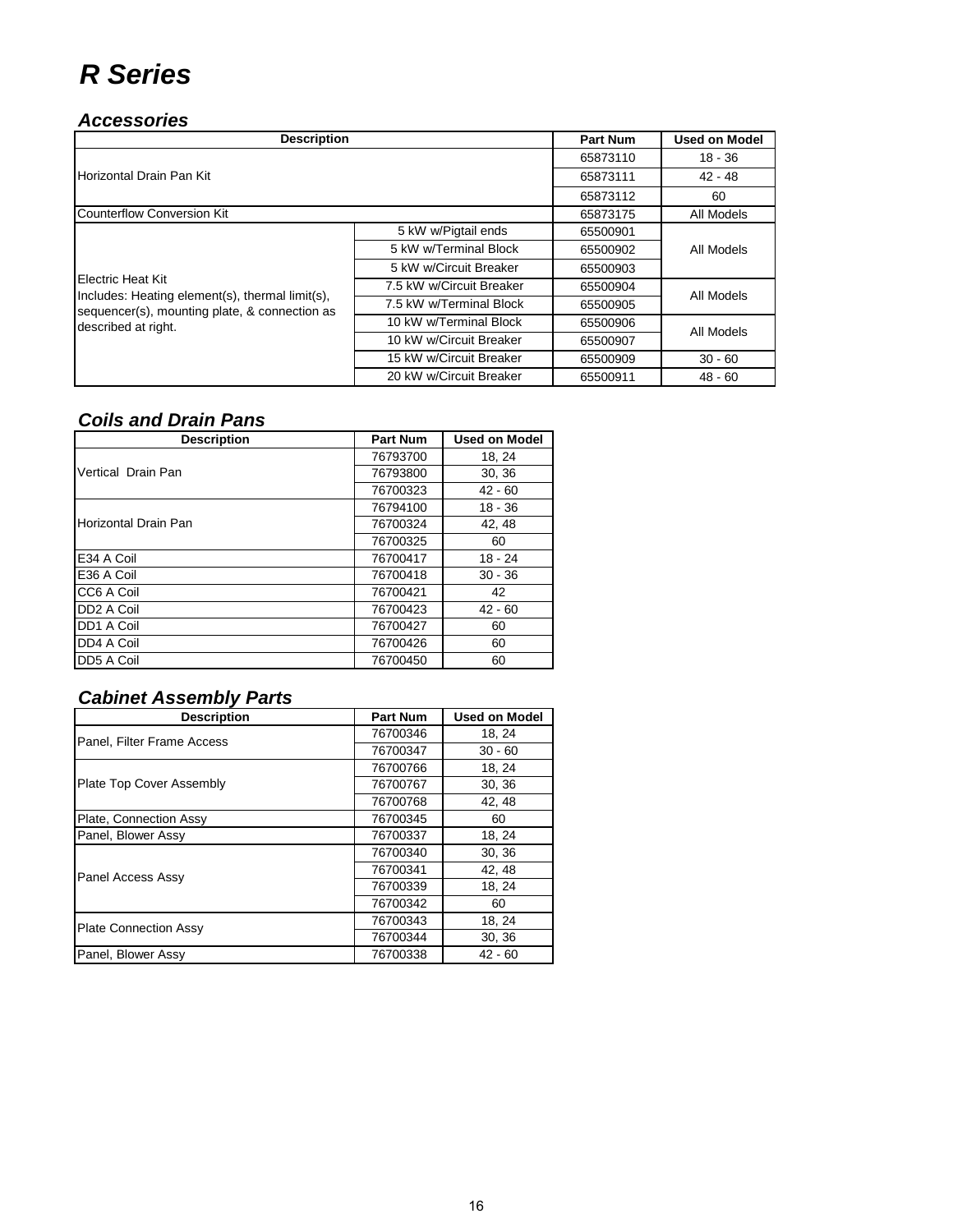### *R Series*

#### *Blower Motors*

| <b>Description</b>                          | <b>Part Num</b> | <b>Used on Model</b> |
|---------------------------------------------|-----------------|----------------------|
| 208/240 Volt, 60 HZ, Motor, 3 Speed, 1/4 HP | 76700541        | 18-24                |
| 208/240 Volt, 60 HZ, Motor, 3 Speed, 1/4 HP | 76700542        | 30                   |
| 208/240 Volt, 60 HZ, Motor, 3 Speed, 1/3 HP | 76700543        | 36                   |
| 208/240 Volt, 60 HZ, Motor, 3 Speed, 1/2 HP | 76700544        | 42                   |
| 208/240 Volt, 60 HZ, Motor, 3 Speed, 1/2 HP | 76700545        | $48 - 60$            |
| 208/240 Volt, 60 Hz, Variable Speed, 1/3 HP | 76700582        | $18 - 24$            |
| 208/240 Volt, 60 Hz, Variable Speed, 1/2 HP | 76700583        | $30 - 36$            |
| 208/240 Volt, 60 Hz, Variable Speed, 1/2 HP | 76700584        | 42                   |
| 208/240 Volt, 60 Hz, Variable Speed, 3/4 HP | 76700585        | 48                   |
| 208/240 Volt, 60 Hz, Variable Speed, 3/4 HP | 76700586        | 60                   |

#### *Blower Assembly with Motor*

| <b>Description</b>             | <b>Part Num</b> | <b>Used on Model</b> |
|--------------------------------|-----------------|----------------------|
| 208/240 Volt, 60 HZ, (3-Speed) | 76700370        | 18                   |
|                                | 76700371        | 24                   |
|                                | 76700372        | 30                   |
|                                | 76700373        | 36                   |
|                                | 76700374        | 42                   |
|                                | 76700375        | 48                   |
|                                | 76700376        | 60                   |

#### *Blower Assembly without Motor*

| <b>Description</b>                  | Part Num | <b>Manufactured</b><br><b>Jan 2006</b><br>to Jan 2010 | <b>Manufactured</b><br>Feb 2007<br>and After | <b>Used on Model</b> |  |  |
|-------------------------------------|----------|-------------------------------------------------------|----------------------------------------------|----------------------|--|--|
| Blower Housing & Wheel (10" X 6")   | 76700377 |                                                       |                                              | 18, 24               |  |  |
| Blower Housing & Wheel (11" X 8")   | 76700378 | --                                                    |                                              |                      |  |  |
|                                     |          | --                                                    |                                              | $30 - 42$            |  |  |
| Blower Housing & Wheel (11.5" X 9") | 76700379 |                                                       | --                                           | 60                   |  |  |
|                                     |          | --                                                    |                                              | 48                   |  |  |
| Blower Housing & Wheel (12" X 9")   | 76700845 | --                                                    |                                              | 60                   |  |  |

| <b>Description</b>                                                                                                                | <b>Part Num</b> | <b>Used on Model</b>                              |
|-----------------------------------------------------------------------------------------------------------------------------------|-----------------|---------------------------------------------------|
| <b>Control Panel Assembly</b><br>Includes: control mounting plate, fan relay,<br>transformer, wire harnesses, & time delay relay. | 76700526        | All Three-Speed<br><b>Motor Models</b>            |
| Capacitor, RUN, 15 MFD                                                                                                            | 76700387        | $18 - 42$                                         |
| Capacitor, RUN, 20 MFD                                                                                                            | 76700388        | 48, 60                                            |
| 208/240V Transformer (60 HZ)                                                                                                      | 76734700        |                                                   |
| 208/240V Transformer (50 HZ)                                                                                                      | 76734800        |                                                   |
| Fan Relay                                                                                                                         | 76733900        | All Models                                        |
| Time Delay Relay                                                                                                                  | 76700452        |                                                   |
| <b>Capacitor Mounting Bracket</b>                                                                                                 | 76734400        |                                                   |
| Wire Harness (main harness)                                                                                                       | 76700021        | All 3-Spd Motor                                   |
| 6 Pin Wire Harness (yellow & black leads)                                                                                         | 76786400        | Models                                            |
| Sequencer #1                                                                                                                      | 76726700        | All Models                                        |
| Sequencer #2 & 3                                                                                                                  | 110000244       | Models with<br>12.5kW - 25 kW<br><b>Heat Kits</b> |
| <b>Terminal Block</b>                                                                                                             | 110000246       | Models with 7.5<br>kW & 10 kW Heat<br><b>Kits</b> |
| Circuit Breaker Mtg. Plate                                                                                                        | 110000247       |                                                   |
| <b>Limit Switch</b>                                                                                                               | 110000245       | All Models with                                   |
| Circuit Breaker 30 Amp.                                                                                                           | 110000183       | <b>Heat Kits</b>                                  |
| Circuit Breaker 45 Amp.                                                                                                           | 110000226       |                                                   |
| Circuit Breaker 60 Amp.                                                                                                           | 110000184       |                                                   |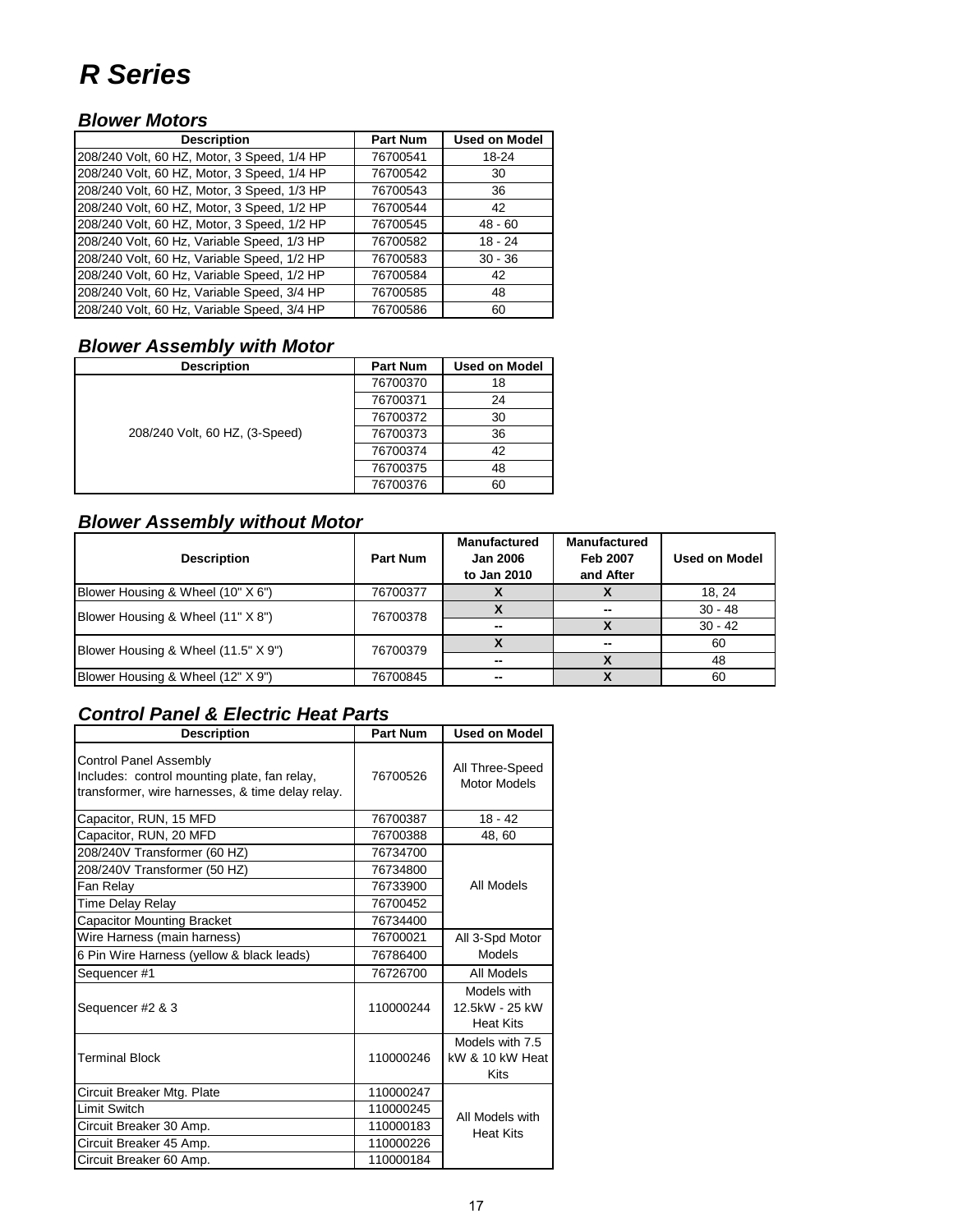# *S Series*

#### *Accessories*

| <b>Description</b>                                                              |                           | <b>Part Num</b> | Used on<br>Model |
|---------------------------------------------------------------------------------|---------------------------|-----------------|------------------|
| <b>Circuit Board</b>                                                            |                           | 76700854        | All Models       |
| Transformer                                                                     |                           | 76734700        | All Models       |
| 7.5 Mfd Capacitor                                                               |                           | 76734100        | All Models       |
| <b>Electric Heat Kits</b>                                                       | 5 kW w/ pull disconnect   | 76700871        | See unit         |
| Includes: Heating element(s), thermal limit(s),                                 | 7.5 kW w/ pull disconnect | 76700872        | See unit         |
| sequencer(s), mounting plate, & pull disconnect.<br>10 kW w/ pull disconnect    |                           | 76700873        | See unit         |
| Wall hanging bracket                                                            |                           | 65506050        | All Models       |
| Decorative Wall Panel, for finished space (appliance white, no louvers) - 1 ea. |                           | 65517450        | All Models       |
| Closet Panel, for unfinished space (plain steel, no louvers) - 1 ea.            |                           | 65517460        | All Models       |

#### *Coils*

| <b>Description</b>                 | <b>Part Num</b> | Before Ser #<br>7112B04761 | 7112B04761 and<br>After   | Used on<br>Model |
|------------------------------------|-----------------|----------------------------|---------------------------|------------------|
| Coil Assembly - M2 (Aluminum Slab) | 76700846        | х                          | X                         | $18 - 25$        |
| Coil Assembly - M3 (Aluminum Slab) | 76700847        | X                          | X                         | $18 - 31$        |
| Coil Assembly - M5 (Aluminum Slab) | 76701068        | X                          | X                         | $24 - 37$        |
| Coil Assembly - M6 (Aluminum Slab) | 76700848        | X                          | X                         | 36, 37           |
| Coil Assembly - M7 (Aluminum Slab) | 76700926        | X                          | $\boldsymbol{\mathsf{x}}$ | $24 - 31$        |
| Coil Assembly - K1 (Copper Slab)   | 76701069        |                            | X                         | $18 - 25$        |
| Coil Assembly - K2 (Copper Slab)   | 76701070        |                            | X                         | $18 - 25$        |
| Coil Assembly - K3 (Copper Slab)   | 76701071        | --                         | $\boldsymbol{\mathsf{x}}$ | $18 - 25$        |
| Coil Assembly - K6 (Copper Slab)   | 76701072        | --                         | X                         | $18 - 31$        |
| Coil Assembly - K7 (Copper Slab)   | 76701073        |                            | X                         | $24 - 31$        |
| Coil Assembly - L1 (Copper Slab)   | 76701074        |                            | $\boldsymbol{x}$          | 24, 25           |
| Coil Assembly - L5 (Copper Slab)   | 76701075        |                            | X                         | $30 - 37$        |
| Coil Assembly - L6 (Copper Slab)   | 76701076        |                            | X                         | $30 - 37$        |

### *Drain Pans*

| <b>Description</b> | <b>Part Num</b> | Before Ser #<br>7113D00001 | 7113D00001 and<br>After  | Used on<br>Model |
|--------------------|-----------------|----------------------------|--------------------------|------------------|
| Drain Pan          | 76778300        | 71                         | $-$                      | All Models       |
| Drain Pan          | 76701179        | $\hspace{0.05cm}$          | $\overline{\phantom{a}}$ | All Models       |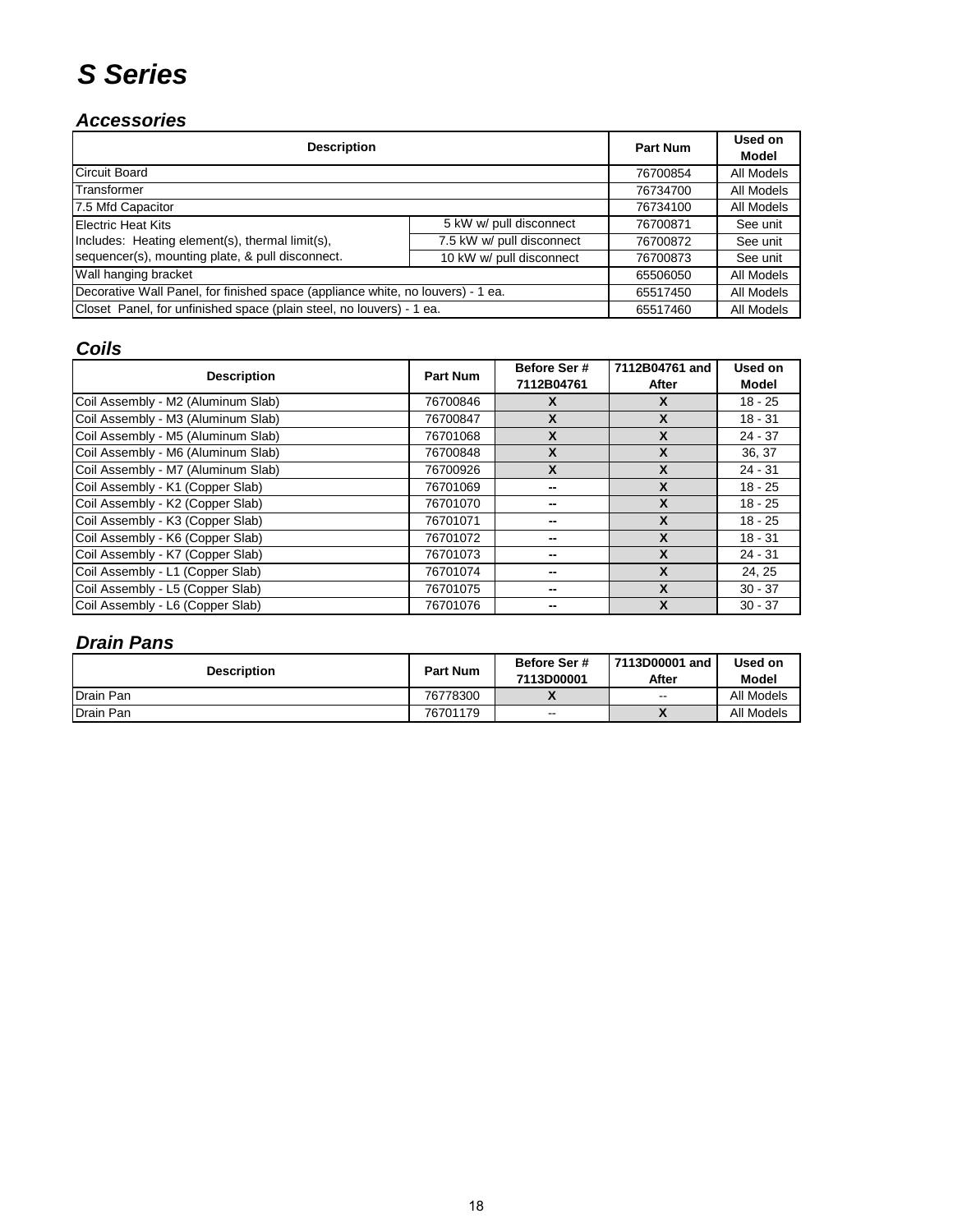# *S Series*

#### *Blower Motors*

| <b>Description</b>                                         | <b>Part Num</b> | <b>Used on Model</b> |
|------------------------------------------------------------|-----------------|----------------------|
| 208/240 V, 60 Hz, 3 Speed Motor, 1/4 HP                    | 76700980        | 18.24                |
| 208/240 V, 60 Hz, 3 Speed Motor, 1/3 HP                    | 76700981        | 30.36                |
| 208/240 V, 60 Hz, 5-Speed High Eff. ECM Motor,<br>$1/3$ HP | 76701080        | 19                   |
|                                                            | 76701081        | 25                   |
|                                                            | 76701082        | 31                   |
| 208/240 V, 60 Hz, 5-Speed High Eff. ECM Motor, 1/2HP       | 76701083        | 37                   |

#### *Blower Assembly Parts without Motor*

| <b>Description</b>                   | <b>Part Num</b> | <b>Used on Model</b> |
|--------------------------------------|-----------------|----------------------|
| <b>Blower Housing Assy</b>           | 76701156        | All Models           |
| (inlcudes10x6 wheel)                 |                 |                      |
| <b>Blower Housing and Motor Assy</b> | 76700853        | $18 - 25$            |
| <b>Blower Housing and Motor Assy</b> | 76701176        | $30 - 37$            |
| 10" X 6" Blower Wheel                | 76786300        | All Models           |

### *Cabinet Assembly & Electric Heat Parts*

| <b>Description</b>           | <b>Part Num</b> | <b>Used on Model</b> |
|------------------------------|-----------------|----------------------|
| Control Panel Cover Assembly | 76700849        | $18 - 25$            |
| Control Panel Cover Assembly | 76700850        | $30 - 37$            |
| Sequencer #1 (99055101)      | 76726700        | All models           |
| <b>Limit Switch</b>          | 110000245       | All models           |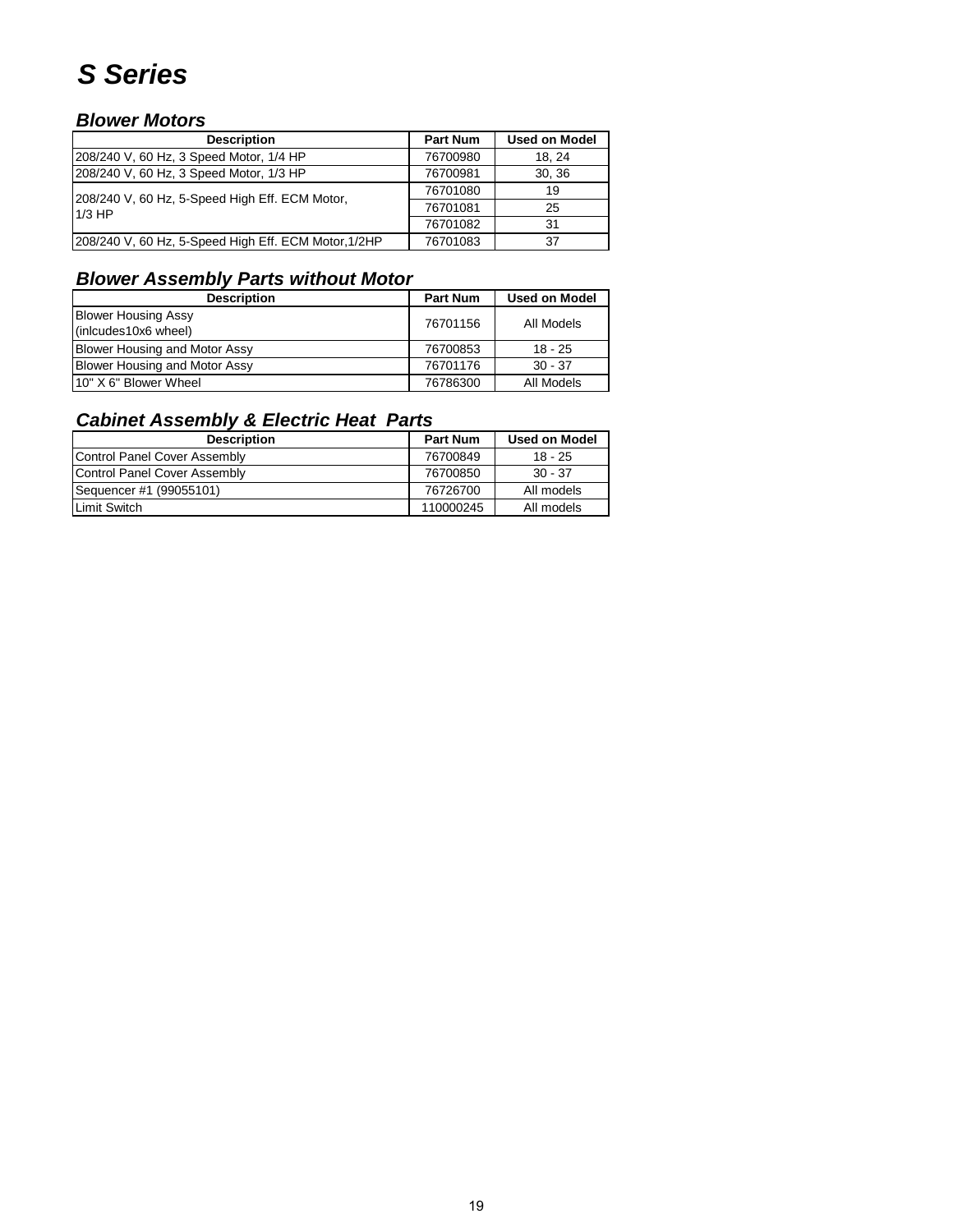### *MX Series*

#### *Accessories*

| <b>Description</b>              |                       | <b>Part Num</b> |
|---------------------------------|-----------------------|-----------------|
|                                 | 14.5" Wide X 20" Deep | 66429901        |
| Filter Rack w/Fiberglass Filter | 17.5" Wide X 20" Deep | 66429902        |
|                                 | 21.0" Wide X 20" Deep | 66429903        |
|                                 | 24.5" Wide X 20" Deep | 66429904        |

#### *Accessories*

| <b>Description</b>                                                                               |                          | <b>Part Num</b> | <b>Used on Model</b> |
|--------------------------------------------------------------------------------------------------|--------------------------|-----------------|----------------------|
|                                                                                                  | 5 kW w/Pigtail ends      | 65500901        | All Models           |
|                                                                                                  | 5 kW w/Terminal Block    | 65500902        | All Models           |
|                                                                                                  | 5 kW w/Circuit Breaker   | 65500903        |                      |
| <b>Electric Heat Kits</b>                                                                        | 7.5 kW w/Circuit Breaker | 65500904        | All Models           |
| Includes: Heating element(s), thermal limit(s),<br>sequencer(s), mounting plate, & connection as | 7.5 kW w/Terminal Block  | 65500905        |                      |
| described at right.                                                                              | 10 kW w/Terminal Block   | 65500906        | All Models           |
|                                                                                                  | 10 kW w/Circuit Breaker  | 65500907        |                      |
|                                                                                                  | 15 kW w/Circuit Breaker  | 65500909        | 12, 16, 20           |
|                                                                                                  | 20 kW w/Circuit Breaker  | 65500911        | 16.20                |
| <b>Aquastat Kit</b>                                                                              |                          | 99164060        | All Hot Water models |

#### *Cabinet Assembly Parts - Embossed*

| <b>Description</b>        | <b>Part Num</b> | <b>Used on Model</b> |
|---------------------------|-----------------|----------------------|
| <b>Front Access Panel</b> | 76700643        | 08.12                |
|                           | 76700644        | 16                   |
|                           | 76700645        | 20                   |

#### *Cabinet Assembly Parts - Green*

| <b>Description</b>        | <b>Part Num</b> | <b>Used on Model</b> |
|---------------------------|-----------------|----------------------|
| <b>Front Access Panel</b> | 76700859        | 08.12                |
|                           | 76700860        | 16                   |
|                           | 76700861        | 20                   |

| <b>Description</b>                        | Part Num | <b>Used on Model</b> |
|-------------------------------------------|----------|----------------------|
| Fan Relay                                 | 76733900 | No heat models       |
| Time Delay Relay (optional)               | 76700452 |                      |
| Pump Timer Kit                            | 65628500 | Hot water only       |
| Multi-Function Control Board              | 76700805 | Hot water only       |
| 7.5 MFD Capacitor                         | 76734100 | 08, 12               |
| 12.5 MFD Capacitor                        | 76734300 | 16, 20               |
| <b>Capacitor Mounting Bracket</b>         | 76734400 | All Models           |
| Wire Harness (main harness)               | 76700021 | No heat models       |
| 6 Pin Wire Harness (yellow & black leads) | 76786400 | 208/240V             |
| Transformer - 208/240 Volt, 60 Hz.        | 76734700 | All Models           |
| Transformer - 120 Volt, 60 Hz.            | 76734600 | All Models           |
| Transformer - 220 Volt, 50 Hz.            | 76734800 | All Models           |
| Door Switch                               | 76729900 | Hot water only       |
| Hot Water Freeze Stat.                    | 76700655 | Hot water only       |
| Aquastat                                  | 76700806 | Models w/Aquastats   |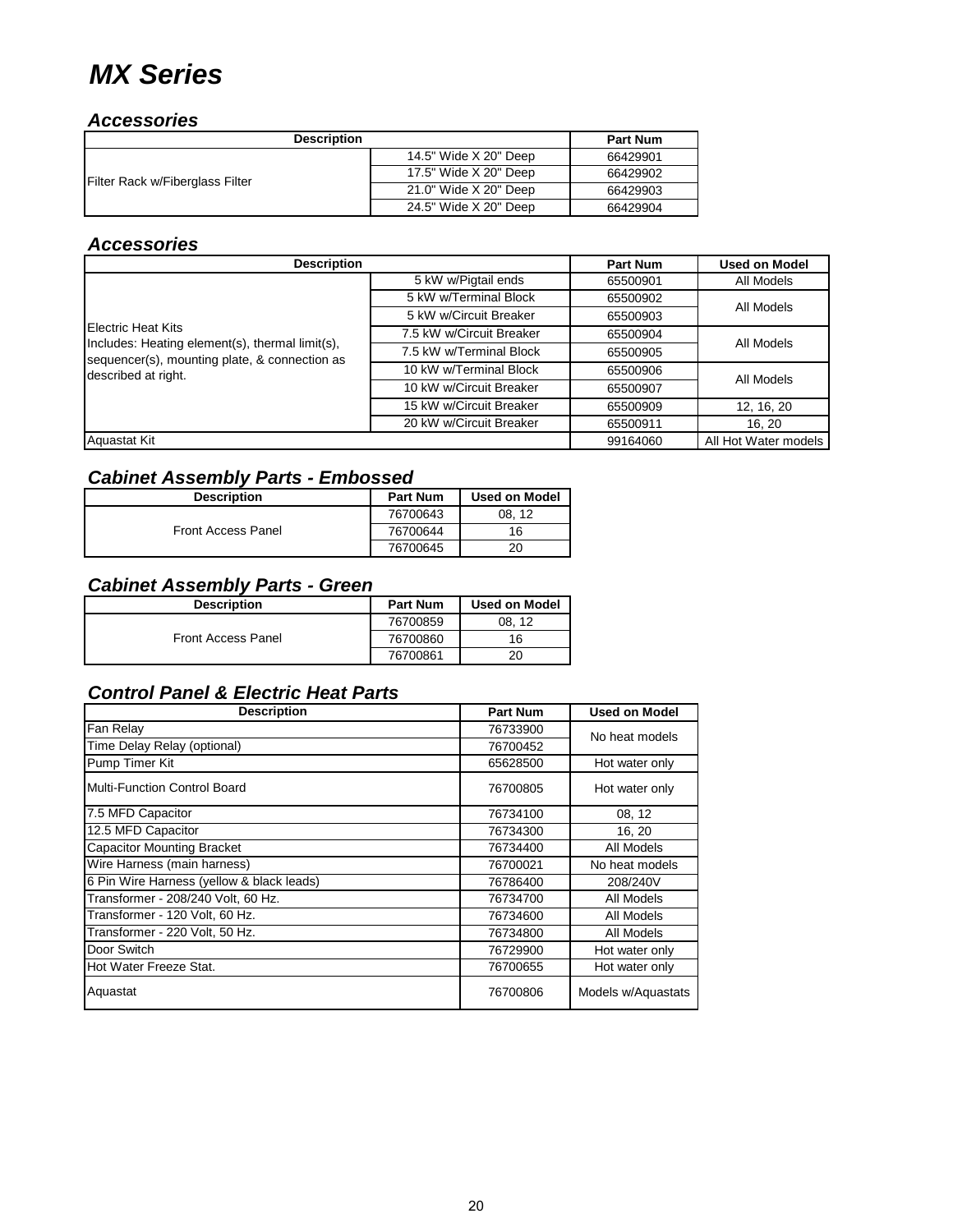### *MX Series*

#### *Blower Motors*

| <b>Description</b>            | <b>Part Num</b> | <b>Used on Model</b> |
|-------------------------------|-----------------|----------------------|
| 1/3 HP, 120 V, Hot Water Heat | 76700650        | 08                   |
| 1/2 HP, 120 V, Hot Water Heat | 76700651        | 12                   |
| 3/4 HP, 120 V, Hot Water Heat | 76700652        | 16                   |
| 3/4 HP, 120 V, Hot Water Heat | 76700653        | 20                   |
| 1/4 HP, 208/240 V, 50/60 Hz   | 76700665        | 08                   |
| 1/3 HP, 208/240 V, 50/60 Hz   | 76700667        | 12                   |
| 1/2 HP, 208/240 V, 50/60 Hz   | 76700669        | 16                   |
| 3/4 HP, 208/240 V, 50/60 Hz   | 76700670        | 20                   |

### *Blower Assembly with Motor*

| <b>Description</b>     | <b>Part Num</b> | <b>Used on Model</b> |
|------------------------|-----------------|----------------------|
|                        | 76700646        | 08                   |
| 120 Volt, 60 HZ        | 76700647        | 12                   |
|                        | 76700648        | 16                   |
|                        | 76700649        | 20                   |
|                        | 76700475        | 08                   |
| 208/240 Volt, 50/60 Hz | 76700477        | 12                   |
|                        | 76700479        | 16                   |
|                        | 76700480        | 20                   |

### *Blower Assembly Parts without Motor*

| <b>Description</b>                             | <b>Part Num</b> | <b>Used on Model</b> |
|------------------------------------------------|-----------------|----------------------|
| <b>Blower Housing</b>                          | 76727700        | 08                   |
| <b>Blower Housing</b>                          | 76727800        | 12, 16               |
| <b>Blower Housing</b>                          | 76727900        | 20                   |
| 9" X 6" Blower Wheel                           | 76728000        | 08                   |
| 10" X 8" Blower Wheel                          | 76728100        | 12, 16               |
| 10" X 10" Blower Wheel                         | 76728200        | 20                   |
| Blower Rail for Blower Support (2 Required)    | 76772200        |                      |
| "L" Bracket to Mount Motor to Blower (3 Reg'd) | 76754100        | All Models           |
| <b>Motor Mounting Ring</b>                     | 76742100        | All models           |

### *Replacement Hot Water Coil & Pumps*

| <b>Description</b>                                          | <b>Part Num</b> | <b>Used on Model</b>        |
|-------------------------------------------------------------|-----------------|-----------------------------|
| Hot Water Replacement Coil With Pump & Valve<br>Assembly    | 76700656        | 08 (w/3 Row Hot Water Coil) |
|                                                             | 76700759        | 08 (w/4 Row Hot Water Coil) |
|                                                             | 76700657        | 12                          |
|                                                             | 76700658        | 16                          |
|                                                             | 76700659        | 20                          |
| Hot Water Replacement Coil With No Pump &<br>Valve Assembly | 76700660        | 08 (w/3 Row Hot Water Coil) |
|                                                             | 76700760        | 08 (w/4 Row Hot Water Coil) |
|                                                             | 76700661        | 12                          |
|                                                             | 76700662        | 16                          |
|                                                             | 76700663        | 20                          |
| Pump - with internal check valve, 120 Volts                 | 76700746        | All Models                  |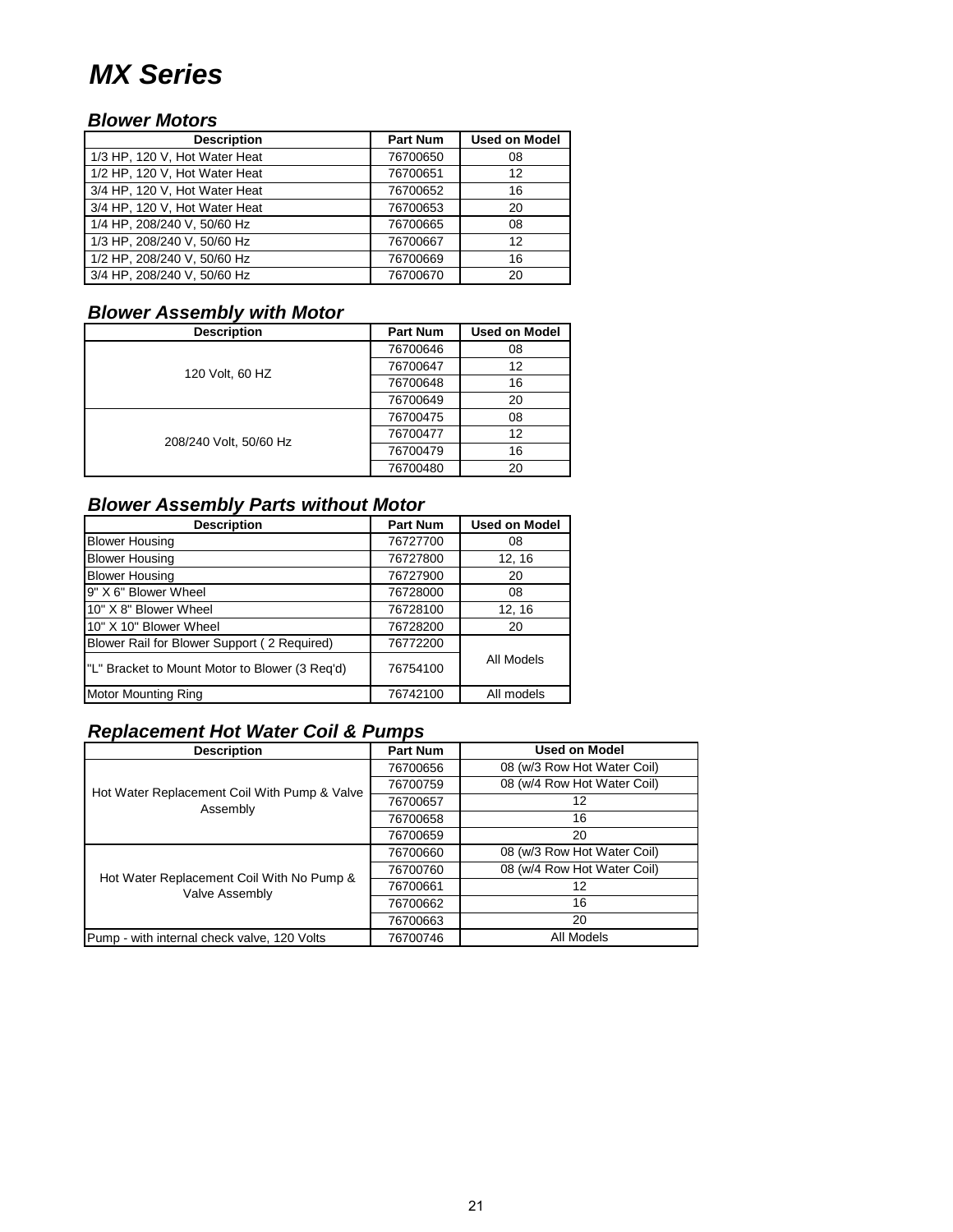### *W Series*

#### *Accessories*

|                                                                                             |           | <b>18-30 MBTUH</b> | 31, 36, 42 MBTUH |
|---------------------------------------------------------------------------------------------|-----------|--------------------|------------------|
| <b>Description</b>                                                                          |           | <b>Part Num</b>    | <b>Part Num</b>  |
| Lower Front Panel (embossed)                                                                | pkg. of 5 | **65517302         | **65517305       |
| Lower Front Panel (beige)                                                                   | pkg. of 5 | **65517301         | **65517304       |
| Lower Front Panel - Louvered (beige)                                                        | pkg. of 5 | **65517303         | **65517306       |
| Decorative Wall Grille (appliance white)                                                    | 1 ea.     | 65517405           | 65517406         |
| No Heat Control Package <sup>(1)</sup> Includes:<br>Control box, transformer and fan relay. | $0$ kW    | 65501110           | 65541914         |
| Electric Heat Kit: Includes Control box,                                                    | 5 kW      | 65501101           | 65541901         |
| heating element(s), transformer, thermal                                                    | 7.5 kW    | 65501102           | 65541902         |
| limit(s), pull disconnect, and sequencer(s).                                                | 10 kW     | 65501103           | 65541903         |
| Electric Heat Kits: Includes control box.<br>heating elements, transformer, thermal         | 12.5 kW   | N/A                | 65541910         |
| limits, sequencers, and circuit breaker.                                                    | 15 kW     | N/A                | 65541911         |

 **(1) If a heat kit needs to be removed for no heat, 0 kW capability, a "no heat control package" is required.**

 **\*\*** This part number includes 5 pieces.

#### *Coils and Drain Pans*

| <b>Description</b>        | Part Num | <b>Used on Model</b> |
|---------------------------|----------|----------------------|
| Drain Pan                 | 76778300 | All Models           |
| K1 Slant Coil             | 65608201 |                      |
| K <sub>2</sub> Slant Coil | 65608202 | 18, 24               |
| K <sub>3</sub> Slant Coil | 65608203 |                      |
| K5 Slant Coil             | 65608204 |                      |
| K6 Slant Coil             | 65608205 | 18, 24, 30           |
| <b>K7 Slant Coil</b>      | 65608206 |                      |
| K9 Slant Coil             | 65608207 |                      |
| L1 Slant Coil             | 65608208 | 30                   |
| L <sub>2</sub> Slant Coil | 65608209 |                      |
| L4 Slant Coil             | 65608210 |                      |
| L5 Slant Coil             | 65608211 | 36                   |
| L6 Slant Coil             | 65608212 |                      |
| L7 Slant Coil             | 65608213 |                      |
| L8 Slant Coil             | 65608214 | 36, 42               |
| L9 Slant Coil             | 65608215 |                      |

#### *Cabinet Assembly Parts*

| <b>Description</b>                                            | <b>Part Num</b> | <b>Used on Model</b> |
|---------------------------------------------------------------|-----------------|----------------------|
| Blower Panel (Embossed)                                       | 76784500        | 18, 24, 30           |
|                                                               | 76784700        | 36                   |
| <b>Blower Panel (Painted)</b>                                 | 76784600        | 18, 24, 30           |
|                                                               | 76784800        | 42                   |
| <b>Top Panel</b>                                              | 76784900        | 18, 24, 30           |
|                                                               | 76785000        | 36, 42               |
| <b>Bottom Cover Panel</b>                                     | 76785100        | 18, 24, 30           |
|                                                               | 76785200        | 36, 42               |
| Bottom Return CVR Panel                                       | 76785300        | 18, 24, 30           |
|                                                               | 76785400        | 36, 42               |
| Duct Flange                                                   | 76785500        | 18, 24, 30           |
|                                                               | 76785600        | 36, 42               |
| Wall Hanging Bracket                                          | 76783900        | All Models           |
| Internal Holding Bracket for Decorative<br><b>Wall Grille</b> | 76700390        | All Models           |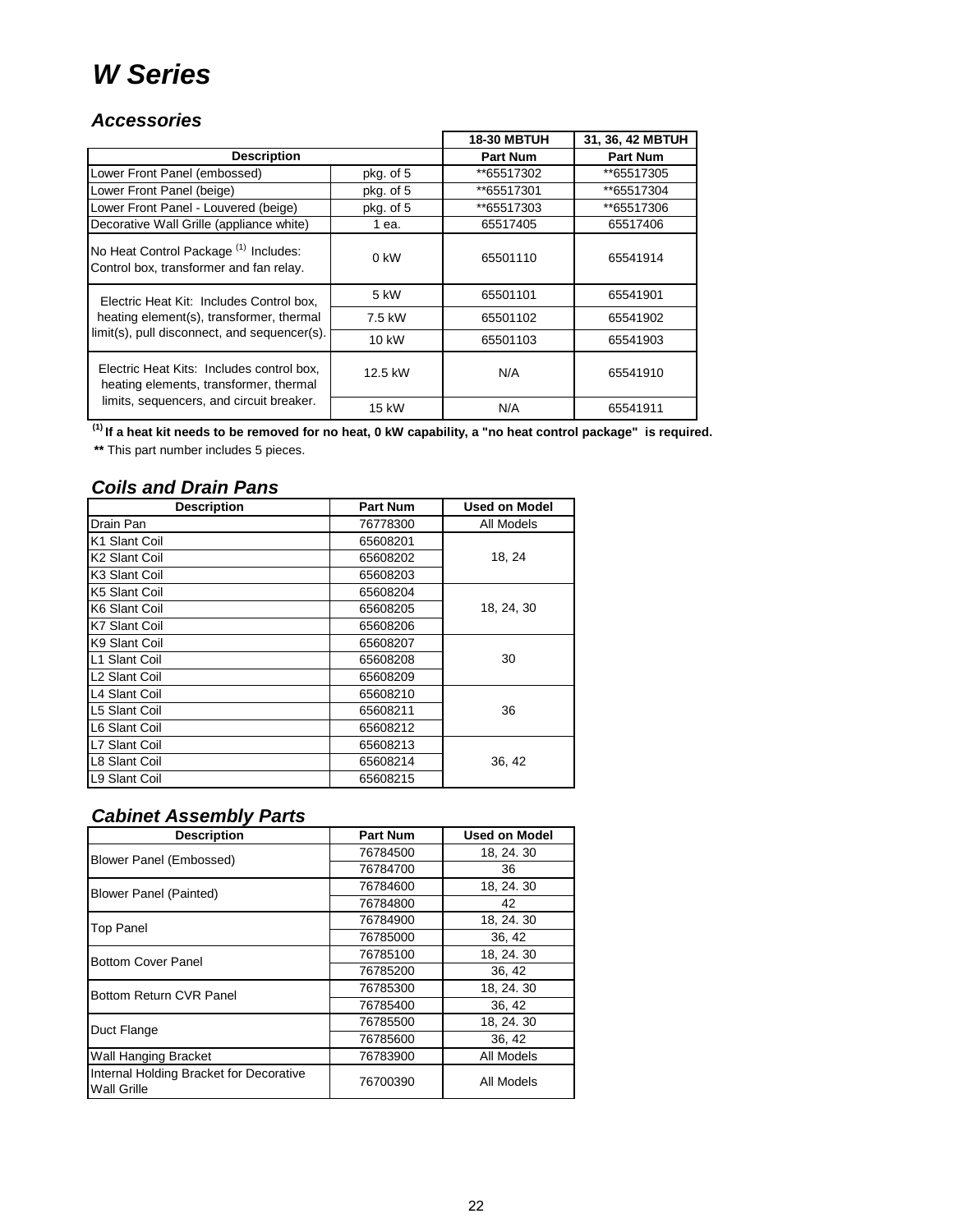### *W Series*

#### *Blower Motors*

| <b>Description</b>                 | <b>Part Num</b> | <b>Used on Model</b> |
|------------------------------------|-----------------|----------------------|
| 208/240 Volt, 60 HZ. Motor, 1/5 HP | 76700664        | 18                   |
| 208/240 Volt, 60 HZ. Motor, 1/4 HP | 76700665        | 24                   |
| 208/240 Volt, 60 HZ. Motor, 1/3 HP | 76700666        | -30                  |
| 208/240 Volt, 60 HZ. Motor, 1/3 HP | 76700667        | 31                   |
| 208/240 Volt, 60 HZ. Motor, 1/2 HP | 76700668        | 36.42                |
| <b>Wiring Harness</b>              | 76700530        | All Models           |

#### *Blower Assembly with Motor*

| <b>Description</b>  | <b>Part Num</b> | Used on Model |
|---------------------|-----------------|---------------|
| 208/240 Volt, 60 Hz | 76785700        | 24            |
| $(3-Speed)$         | 76785900        | 30            |
|                     | 76786000        | 36, 42        |

#### *Blower Assembly Parts without Motor*

| <b>Description</b>          | <b>Part Num</b> | <b>Used on Model</b> |
|-----------------------------|-----------------|----------------------|
| <b>Blower Housing</b>       | 76786100        | 18, 24, 30           |
|                             | 76786200        | 36, 42               |
| 10 X 6 Blower Wheel         | 76786300        | 18, 24, 30           |
| 10 X 8 Blower Wheel         | 76728100        | 36, 42               |
| Blower "L" Bracket (3) Req. | 76754100        | All Models           |
| <b>Motor Mounting Ring</b>  | 76742100        | All Models           |

| <b>Description</b>                 | <b>Part Num</b>       | <b>Used on Model</b> |
|------------------------------------|-----------------------|----------------------|
| <b>Pull Disconnect</b>             | 110000236             | All Models           |
| Non-fused Male Disconnect          | 110000248             |                      |
| Circuit Breaker, 30 Amp            | 110000237             | All Models with Heat |
| Circuit Breaker, 45 Amp            | 111100238             | Kits                 |
| Circuit Breaker, 60 Amp            | 110000239             |                      |
| <b>Terminal Block</b><br>111100223 | Models with 5 kW - 10 |                      |
|                                    |                       | kW Heat Kits         |
| Sequencer #1                       | 110001984             |                      |
| Sequencer #2 & 3                   | 110000158             | All Models           |
| Transformer - 208/240 Volt, 60 Hz. | 110000271             |                      |
| Relay                              | 110018948             |                      |
| 7.5 FMFD. Capacitor                | 76734100              | 18, 24, 30, 36       |
| 10.0 FMFD. Capacitor               | 76734200              | 31, 42               |
| <b>Limit Switch</b>                | 100002478             | All Models           |